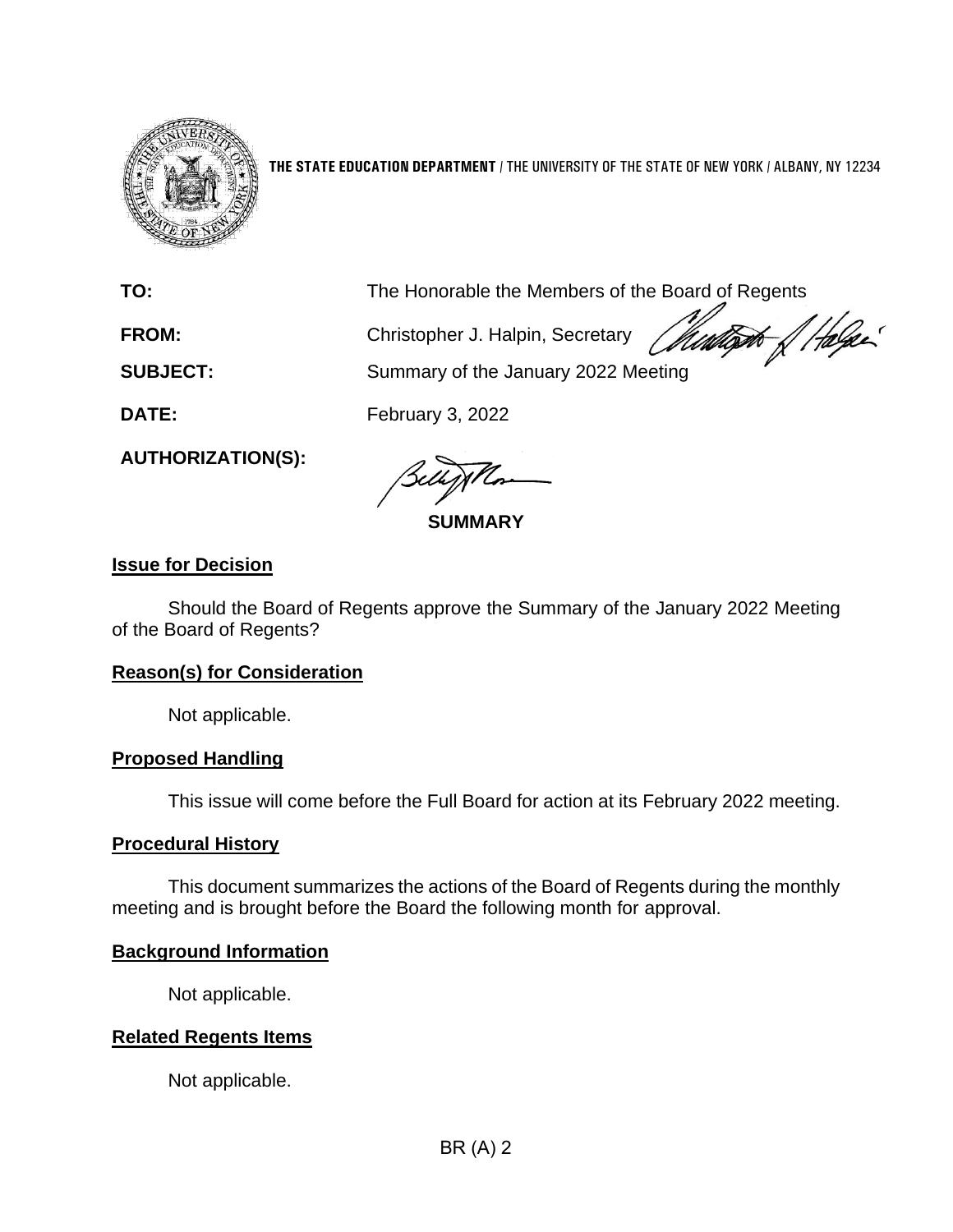# **Recommendation**

It is recommended that the Board of Regents take the following action:

**VOTED**, that the Summary of the January 2022 Meeting of the Board of Regents of The University of the State of New York be approved.

# **Timetable for Implementation**

Effective February 15, 2022.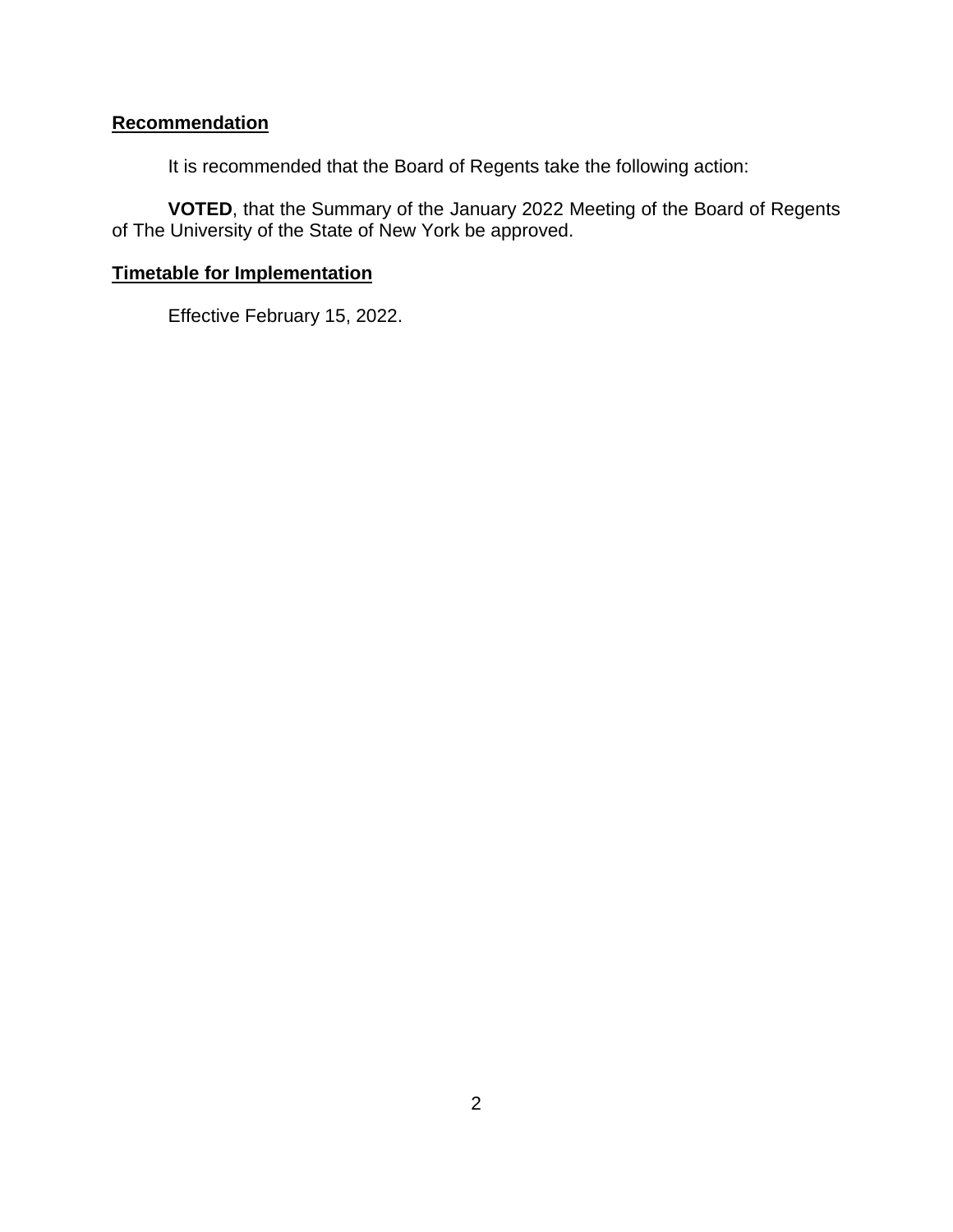

# *SUMMARY OF THE JANUARY 2022 MEETING*

# *OF THE BOARD OF REGENTS*

## *OF*

# *THE UNIVERSITY OF THE STATE OF NEW YORK*

# *Held by Video Conference*

*January 10, 2022*

*Christopher J. Halpin, Secretary Board of Regents*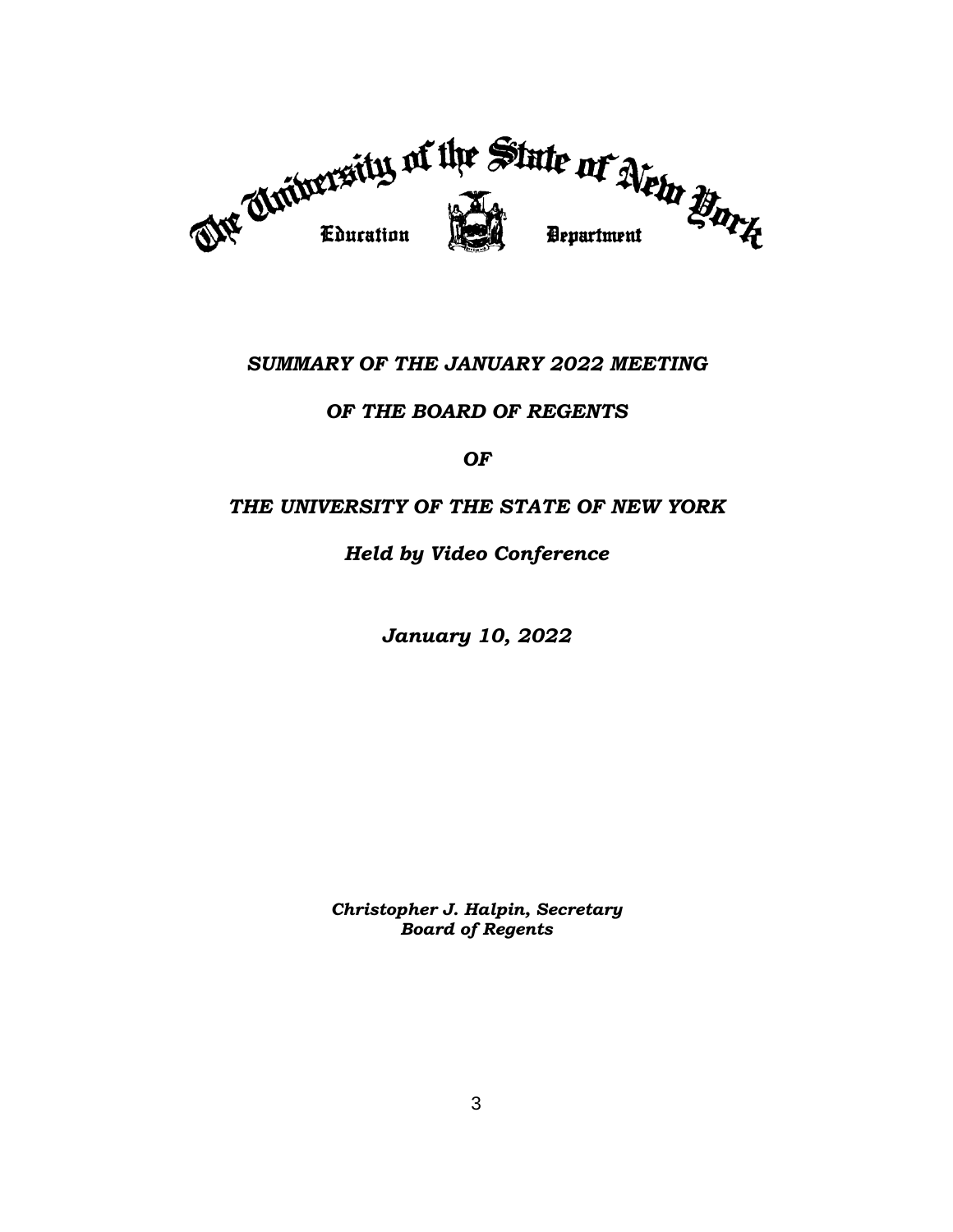### *THE BOARD OF REGENTS*

The Board of Regents of The University of the State of New York held by Video Conference on Monday, January  $10<sup>th</sup>$  at 9:30 a.m. pursuant to a call to duty sent to each Regent.

## **MEETING OF THE FULL BOARD, Monday, January 10 th at 9:30 a.m.**

## **Board Members in Attendance:**

Lester W. Young, Jr., *Chancellor* Josephine Victoria Finn, *Vice Chancellor* Roger Tilles Christine D. Cea James E. Cottrell Judith Chin Catherine Collins Nan Eileen Mead Elizabeth S. Hakanson Luis O. Reyes Susan W. Mittler Frances G. Wills Ruth B. Turner Aramina Vega Ferrer

Also present were Commissioner, Betty A. Rosa; Executive Deputy Commissioner, Sharon Cates-Williams, Senior Deputy Commissioner for Education Policy, James N. Baldwin, Counsel and Deputy Commissioner for Legal Affairs, Daniel Morton-Bentley; and Secretary, Board of Regents, Christopher J. Halpin. Regents Wade S. Norwood, Kathleen M. Cashin and Beverly L. Ouderkirk were absent and excused.

## **P-12 EDUCATION COMMITTEE MEETING**

Your P-12 Education Committee held its scheduled meeting on January 10, 2022. Regents Cashin, Norwood and Ouderkirk were absent and excused.

## **ACTION ITEM**

**Proposed Amendment to Section 100.5 of the Regulations of the Commissioner of Education Relating to the January 2022 Administration of Regents Examinations P-12 (A) 2**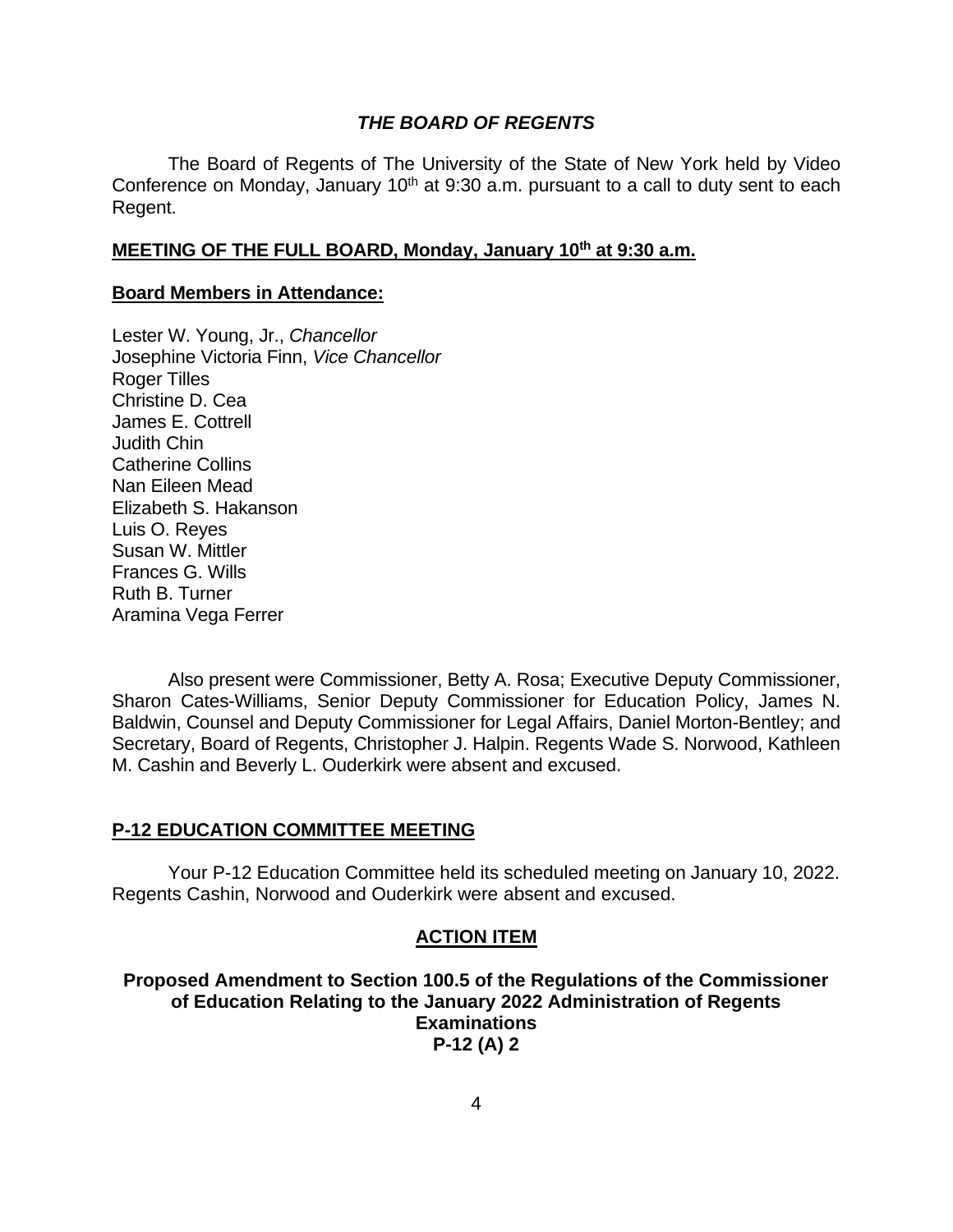**MOVED,** that section 100.5(a) of the Regulations of the Commissioner of Education be amended, as submitted, effective January 11, 2022, as an emergency action upon a finding by the Board of Regents that such action is necessary for the preservation of the general welfare and public health to immediately provide regulatory flexibility in response to the cancellation of the January 2022 Regents examination administration due the COVID-19 crisis so that students can still meet the diploma, credential, and endorsement requirements related to the passing of such examinations.

| <b>Motion by:</b> | Regent Christine D. Cea    |
|-------------------|----------------------------|
| Seconded by:      | Regent Aramina Vega Ferrer |
| <b>Action:</b>    | Motion passed unanimously. |

#### **PRESENTATION**

#### **Graduation Measures Update**

Department staff provided an update on the Graduation Measures Regional Meetings held in December and January and an update on responses to the Department's ThoughtExchange on this topic.

#### **ACTION ITEM**

## **Proposed Amendment of Section 125.1 of the Regulations of the Commissioner of Education Relating to the Annual Visitation of Voluntarily Registered Nursery Schools and Kindergartens P-12 (A) 1**

**MOVED,** that section 125.1 of the Regulations of the Commissioner of Education be amended, as submitted, effective January 11, 2022 as an emergency action upon a finding by the Board of Regents that such action is necessary for the preservation of the general welfare and public health to continue to provide flexibility for the annual visitation of voluntarily registered nursery schools and kindergartens during the 2021-2022 school year due to the COVID-19 crisis.

| <b>Motion by:</b> | Regent Christine D. Cea    |
|-------------------|----------------------------|
| Seconded by:      | Regent Frances G. Wills    |
| <b>Action:</b>    | Motion passed unanimously. |

#### **HIGHER EDUCATION COMMITTEE MEETING**

Your Higher Education Committee held its scheduled meeting on January 10, 2022. Regents Norwood and Cashin were absent and excused.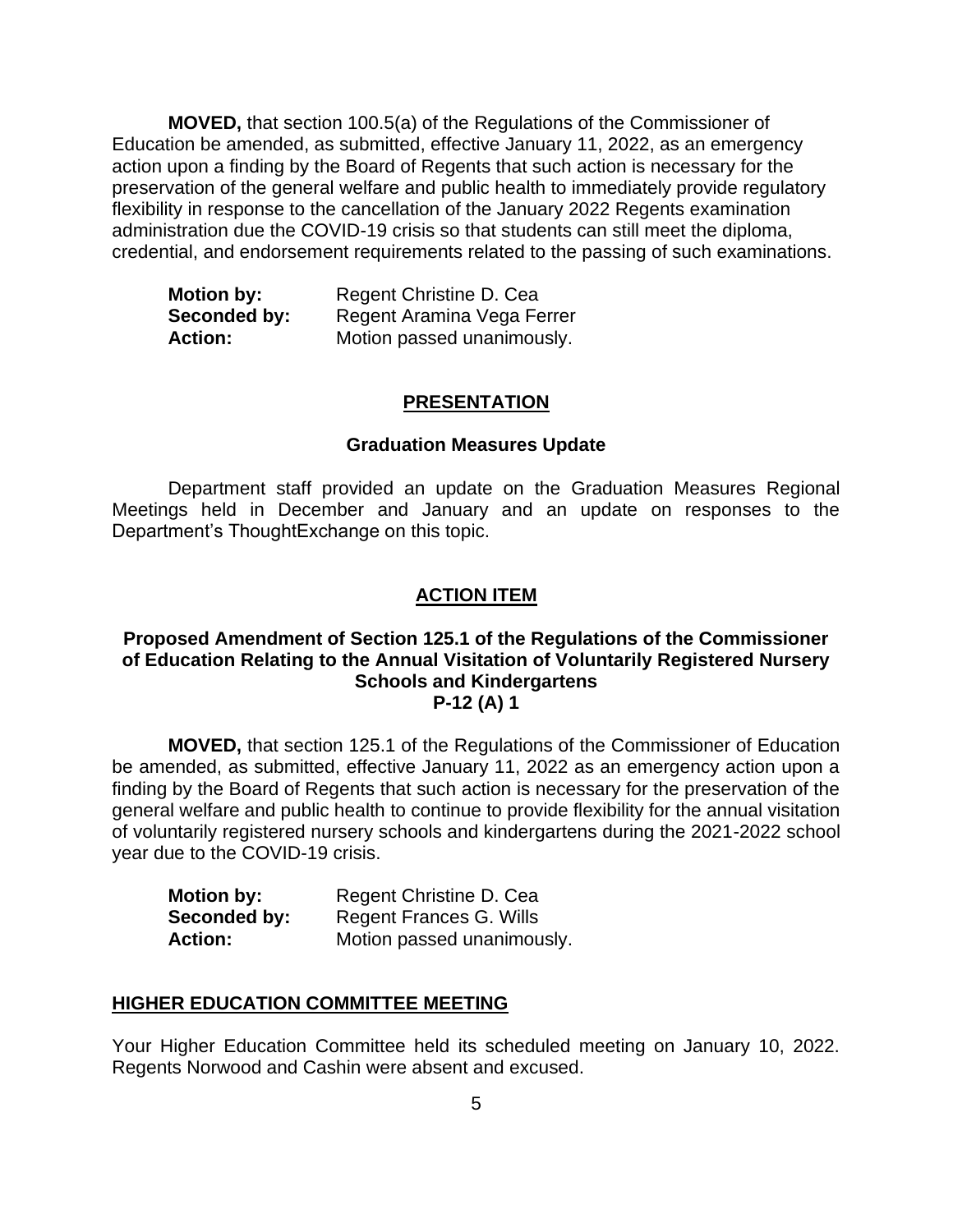# **ACTION ITEMS**

# **Proposed Amendment to Section 52.21 of the Regulations of the Commissioner of Education Relating to the Assessment Requirements for School District Leader (SDL) and School District Business Leader (SDBL) Program Completion, the Institutional Recommendation for Professional SDL and SDBL Certification, and the Institutional Recommendation Transitional D Certification HE (A) 1**

**MOVED**, that Section 52.21 of the Regulations of the Commissioner of Education be amended, as submitted, as an emergency measure, effective January 11, 2022, upon a finding by the Board of Regents that such action is necessary for the preservation of general welfare to continue to exempt candidates enrolled in school district leader (SDL) and school district business leader (SDBL) programs from taking and passing the SDL and SDBL assessment, respectively, for program completion and the institutional recommendation for Professional certification and to exempt candidates enrolled in a Transitional D program from taking and passing the SDL assessment for the institutional recommendation for Transitional D certification, to provide continuity for SDL, SDBL, and Transitional D candidates until the proposed rule can be permanently adopted.

| <b>Motion by:</b> | Regent Aramina Vega Ferrer |
|-------------------|----------------------------|
| Seconded by:      | Regent Susan W. Mittler    |
| <b>Action:</b>    | Motion passed unanimously. |

## **Proposed Amendment to Section 80-1.8 of the Regulations of the Commissioner of Education Relating to the Requirements for the Reissuance of an Initial Certificate HE (A) 2**

**MOVED,** that section 80-1.8 of the Regulations of the Commissioner of Education be amended, as submitted, as an emergency measure, effective January 11, 2022, upon a finding by the Board of Regents that such action is necessary for the preservation of general welfare to immediately allow candidates to take the exam(s) required for the reissuance of their Initial certificate during the validity period of their Emergency COVID-19 certificate until the proposed rule can be permanently adopted.

| <b>Motion by:</b> | Regent Susan W. Mittler    |
|-------------------|----------------------------|
| Seconded by:      | Regent Aramina Vega Ferrer |
| <b>Action:</b>    | Motion passed unanimously. |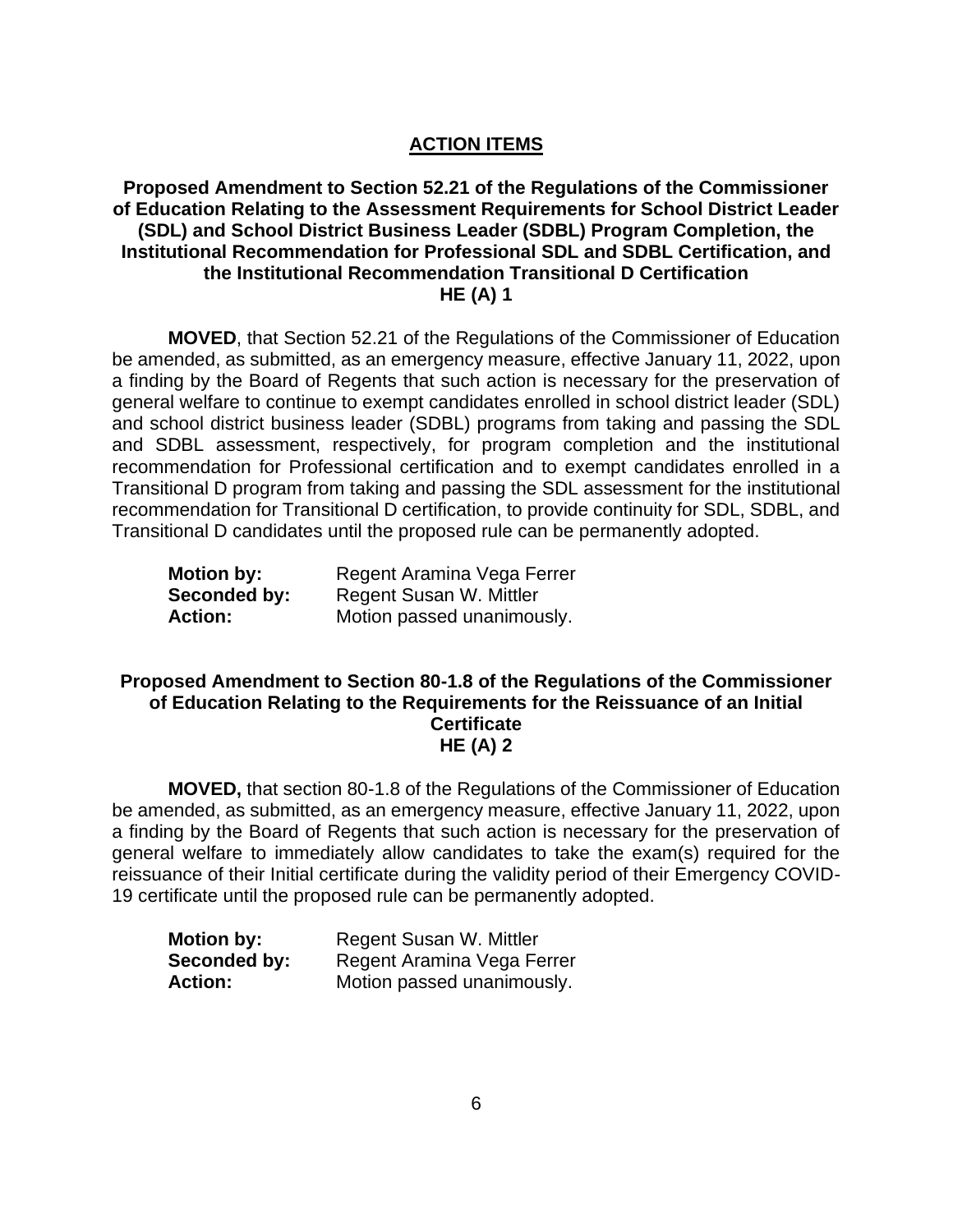# **CULTURAL EDUCATION MEETING**

The Cultural Education Committee held its scheduled meeting on January 10, 2022. All members were present.

# **DISCUSSION ITEM**

# **Update from the State Archives CE (D) 1**

Department staff updated the committee on the programs and services of the State Archives and will review recent accessions to the collection.

# **ACTION ITEMS**

## **Appointments to Regents Advisory Council on Museums CE (A) 1**

**MOVED,** that the Board of Regents approve the Commissioner's appointment.

The Commissioner recommends the appointment of Joe Stahlman, PhD, Director of the Seneca-Iroquois National Museum, to the Regents Advisory Council on Museums.

| <b>Motion by:</b> | Regent James E. Cottrell        |
|-------------------|---------------------------------|
| Seconded by:      | <b>Regent Catherine Collins</b> |
| <b>Action:</b>    | Motion passed unanimously.      |

# **Appointments to Regents Advisory Council on Libraries CE (A) 2**

**MOVED**, that the Board of Regents approve the Commissioner's appointments.

The Commissioner recommends the appointment of Miranda Mims, Director, Rare Books, Special Collections, and Preservation at the University of Rochester, to the Regents Advisory Council on Libraries to fill the unexpired term of Tamar Evangelistia-Dougherty.

| <b>Motion by:</b> | Regent James E. Cottrell     |
|-------------------|------------------------------|
| Seconded by:      | Regent Elizabeth S. Hakanson |
| <b>Action:</b>    | Motion passed unanimously.   |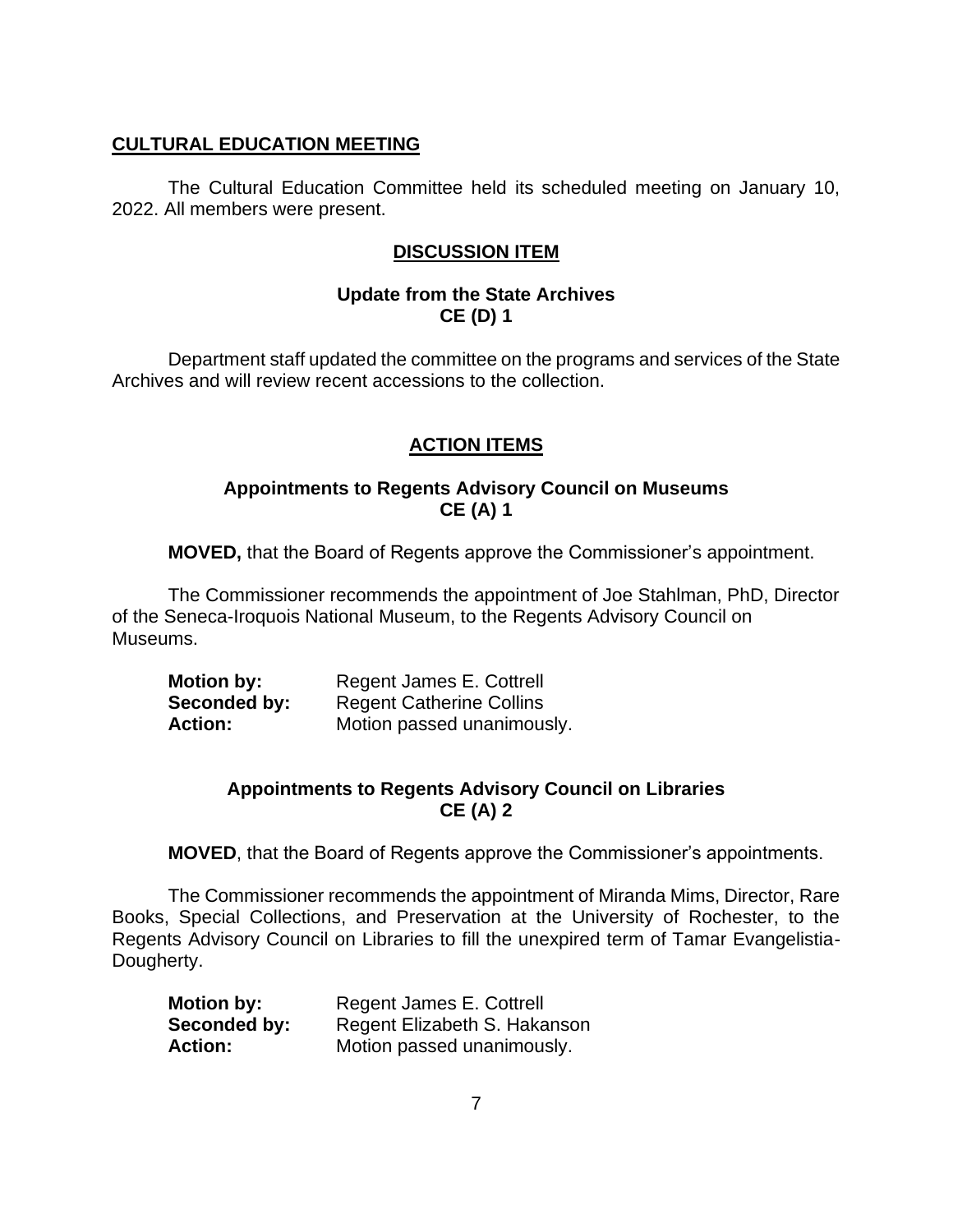## **EARLY CHILDHOOD WORK GROUP MEETING**

The Early Childhood Work Group held its scheduled meeting on January 10, 2022. All members were present, with the exception of Regent Norwood, who was absent and excused.

## **PRESENTATION**

## **Preschool Least Restrictive Environment**

The Office of Special Education lead a conversation regarding preschool least restrictive environment and data reflecting preschool students with disabilities placed in a special class. This is Indicator 6B on the federal special education State Performance Plan, and information on it was recently shared with stakeholders for feedback.

#### **PROFESSIONAL PRACTICE COMMITTEE MEETING**

The Professional Practice Committee held its scheduled meeting on January 10, 2022. All members were present.

### **ACTION ITEM**

## **Proposed Amendment to Section 63.9 of the Regulations of the Commissioner of Education Relating to the Administration of Immunizations by Pharmacists PPC (A) 1**

**MOVED**, that section 63.9 of the Regulations of the Commissioner of Education be amended, as submitted, effective January 31, 2022, as an emergency action, upon a finding by the Board of Regents that such an action is necessary for the preservation of the public health and general welfare in order to timely implement the requirements of Chapter 555 of the Laws of 2021, effective January 31, 2022, which supports access to immunization by expanding the kinds of immunizations which certified pharmacists may administer.

| <b>Motion by:</b> | Regent Frances G. Wills                                    |
|-------------------|------------------------------------------------------------|
| Seconded by:      | Regent Christine D. Cea                                    |
| <b>Action:</b>    | Motion passed. Regent Catherine Collins abstained from the |
|                   | vote.                                                      |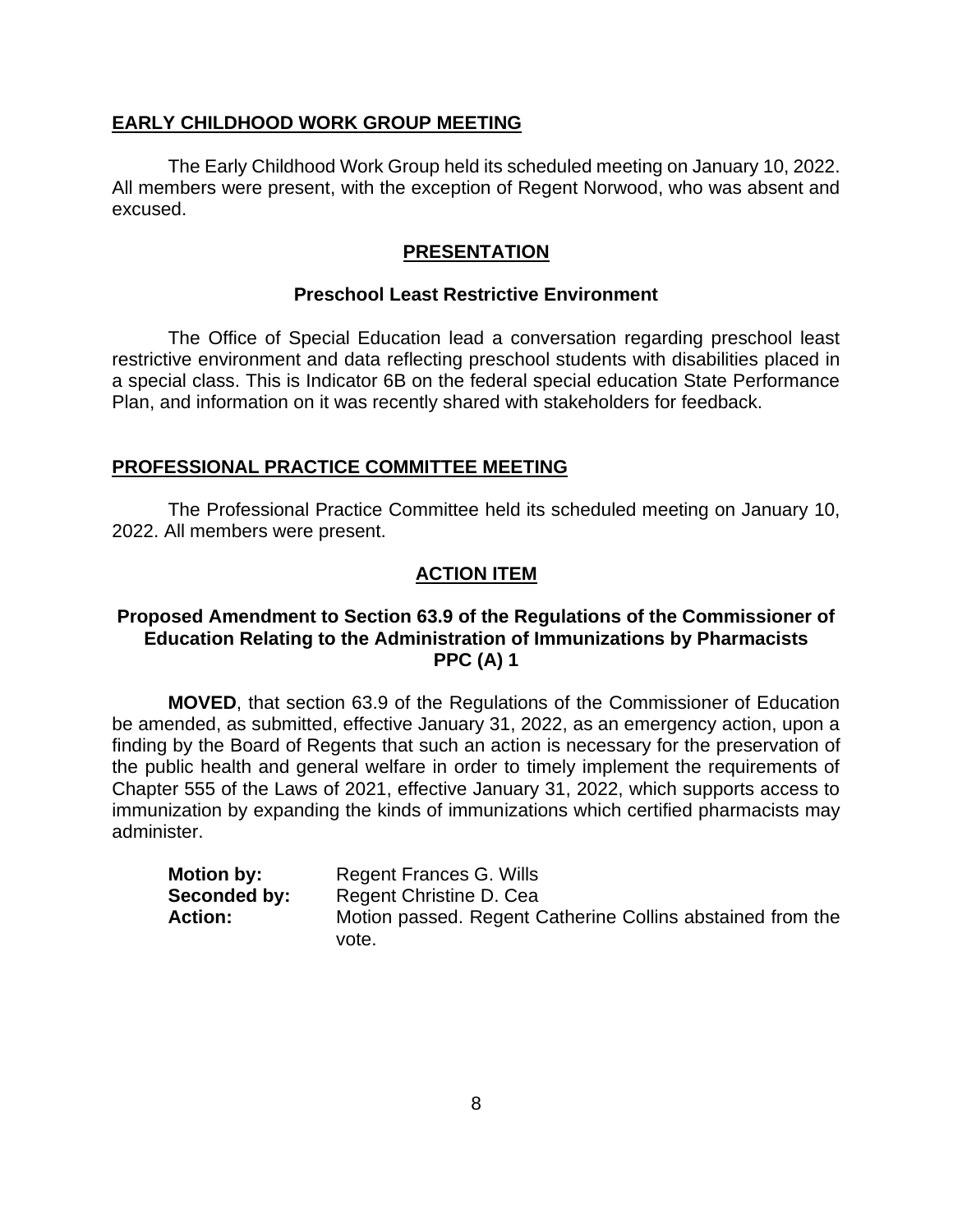# **MEETING OF THE FULL BOARD, Monday, January 10 th at 2:35 p.m.**

### **Board Members in Attendance:**

Lester W. Young, Jr., *Chancellor* Josephine Victoria Finn, *Vice Chancellor* Roger Tilles Christine D. Cea Wade S. Norwood James E. Cottrell Judith Chin Catherine Collins Nan Eileen Mead Elizabeth S. Hakanson Luis O. Reyes Susan W. Mittler Frances G. Wills Ruth B. Turner Aramina Vega Ferrer

Also present were Commissioner, Betty A. Rosa; Executive Deputy Commissioner, Sharon Cates-Williams, Senior Deputy Commissioner for Education Policy, James N. Baldwin, Counsel and Deputy Commissioner for Legal Affairs, Daniel Morton-Bentley; and Secretary, Board of Regents, Christopher J. Halpin. Regents Kathleen M. Cashin and Beverly L. Ouderkirk were absent and excused.

## **ACTION ITEMS**

## **Summary of the December 2021 Meeting of the Board of Regents BR (A) 2**

**MOVED,** that the Summary of the December 2021 Meeting of the Board of Regents of The University of the State of New York be approved.

## **Regents Monthly Meeting Dates, January - December 2023 BR (A) 4**

**MOVED**, that the list of Board of Regents meeting dates for the period January – December 2023 is approved.

| <b>Motion by:</b> | <b>Regent Catherine Collins</b> |
|-------------------|---------------------------------|
| Seconded by:      | Regent Elizabeth S. Hakanson    |
| <b>Action:</b>    | Motion passed unanimously.      |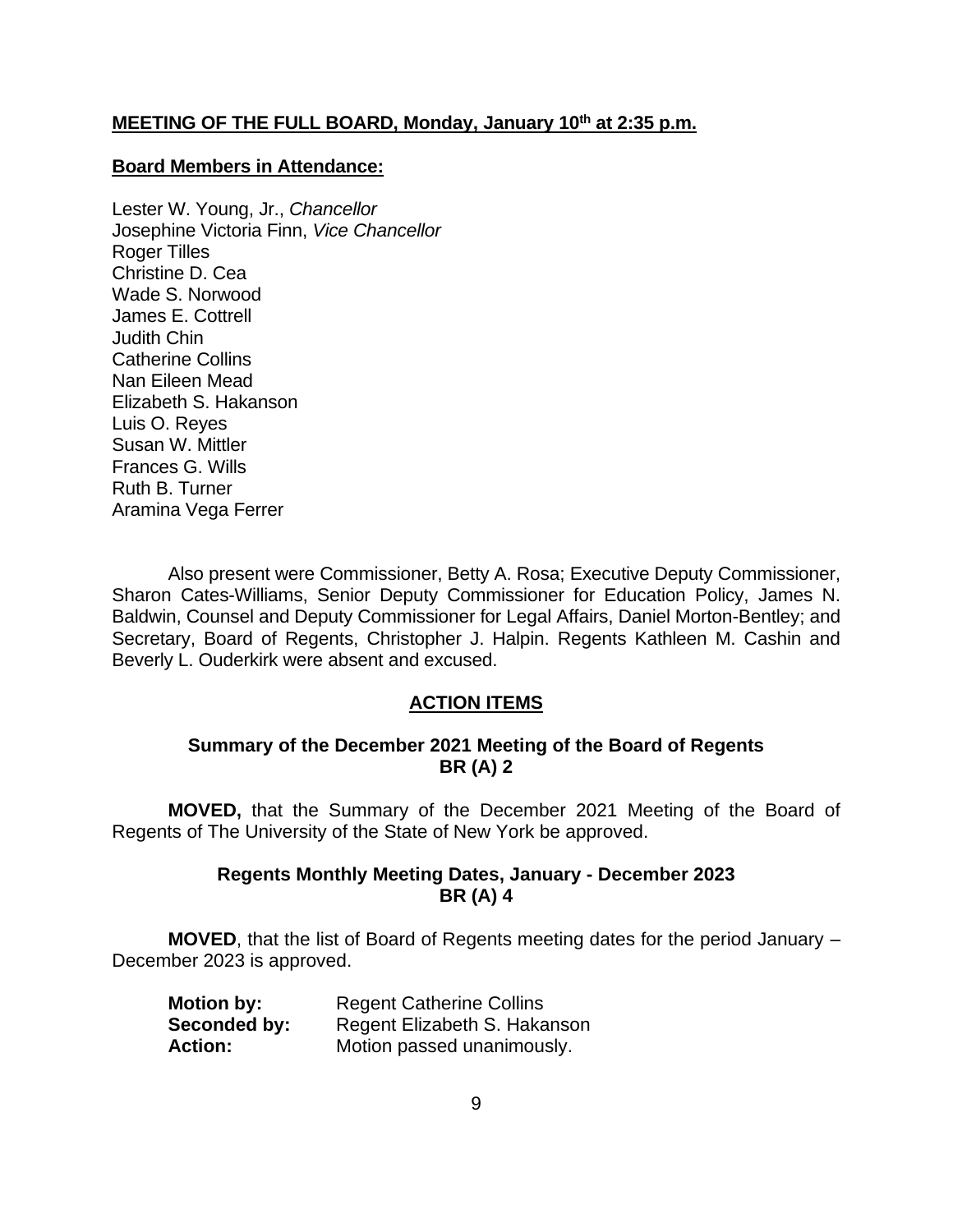## **State Education Department December 2021 Fiscal Report BR (A) 3**

**MOVED,** that Board of Regents accept the December 2021 State Education Department Fiscal Report as presented.

| <b>Motion by:</b> | Regent Elizabeth S. Hakanson |
|-------------------|------------------------------|
| Seconded by:      | Regent Susan W. Mittler      |
| <b>Action:</b>    | Motion passed unanimously.   |

## **PROGRAM AREA CONSENT ITEMS**

#### **Higher Education**

## **Berkeley College: Regents authorization to award the Master of Business Administration (M.B.A.) degree and Master Plan Amendment to offer a Master of Business Administration program in Management BR (CA) 1**

**MOVED**, that the Board of Regents authorize Berkeley College to award the Master of Business Administration (M.B.A.) degree and that the Board of Regents approve a master plan amendment to authorize Berkeley College to offer a program in Management leading to the M.B.A. degree. The master plan amendment will be effective until January 11, 2023, unless the Department registers the program prior to that date, in which case the master plan amendment shall be without term.

## **Bryant and Stratton College, Albany Campus, Syracuse Campus, and Henrietta Campus: Regents authorization to award the Bachelor of Business Administration (B.B.A.) degree and Master Plan Amendment to offer a Bachelor of Business Administration degree in General Management BR (CA) 2**

**MOVED**, that the Board of Regents authorize Bryant and Stratton College to award the Bachelor of Business Administration (B.B.A.) degree and approve a master plan amendment to authorize the college to offer a program in General Management at the Albany, Syracuse, and Henrietta campuses leading to the B.B.A. degree. The master plan amendment will be effective until January 11, 2023, unless the Department registers the program prior to that date, in which case the master plan amendment shall be without term.

**Proposed Amendment to Sections 3.29 and 13.10 of the Rules of the Board of Regents and Sections 52.1, 52.21, 70.9, 90.7, 126.1, 246.3, and 247.16 and Part 80 of the Regulations of the Commissioner of Education Relating to Removing References to Regional Accreditation BR (CA) 3**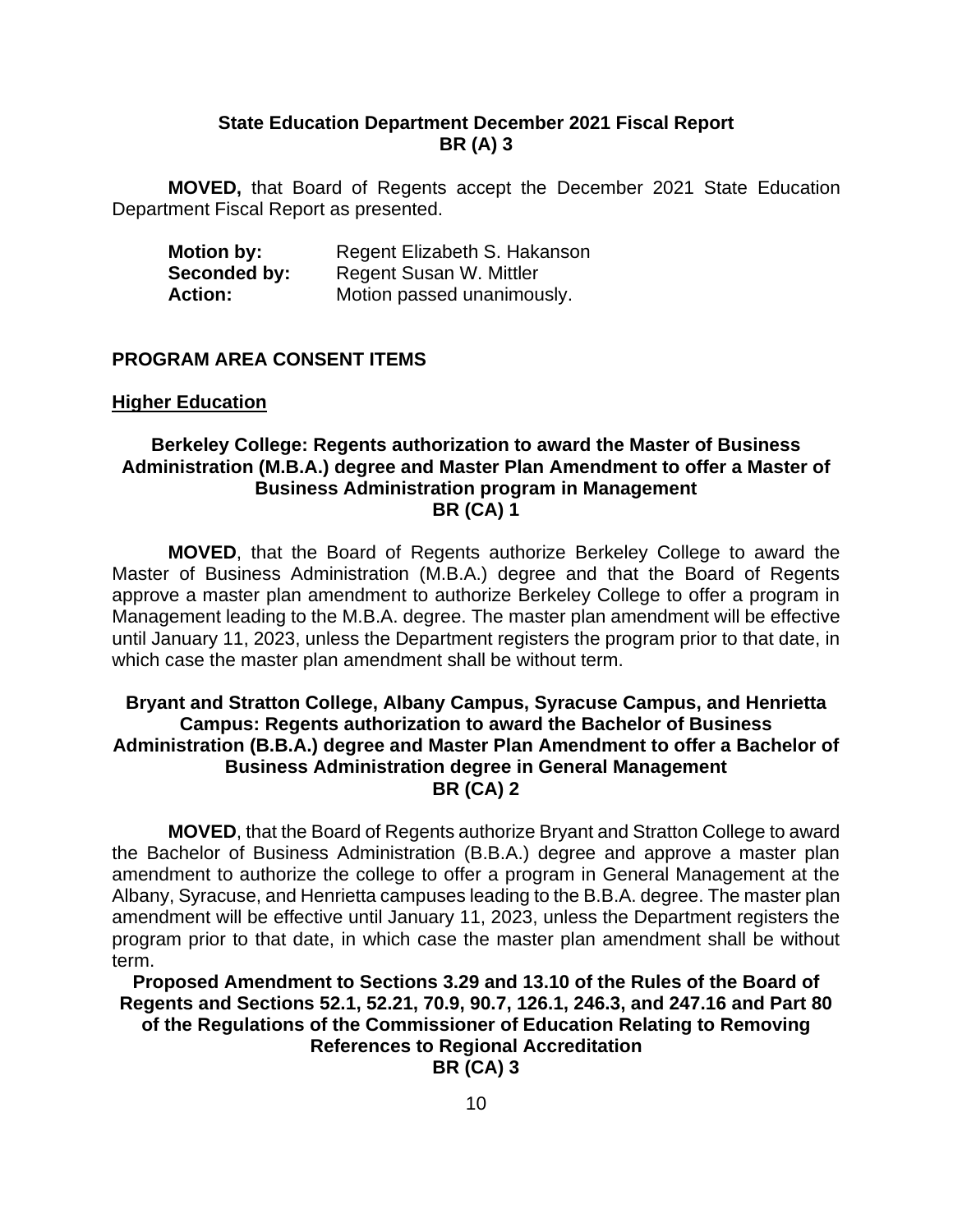**MOVED**, that sections 3.29 and 13.10 of the Rules of the Board of Regents and sections 52.1, 52.21, 70.9, 90.7, 126.1, 246.3, and 247.16 and Part 80 of the Regulations of the Commissioner of Education be amended, as submitted, effective January 26, 2022.

### **Proposed Amendment to Section 50.1(l) of the Regulations of the Commissioner of Education Relating to the Definition of "University" BR (CA) 4**

**MOVED**, that section 50.1(l) of the Regulations of the Commissioner of Education relating to the definition of "university" be adopted, as amended, effective January 26, 2022.

## **P-12 Education**

## **Proposed Amendment of Section 100.21 of the Regulations of the Commissioner of Education Relating to Providing Flexibility for Accountability Requirements in Response to the COVID-19 Crisis BR (CA) 5**

**MOVED**, that section 100.21 of the Regulations of the Commissioner of Education be amended, as submitted, effective January 26, 2022.

## **Proposed Amendment to Section 114.5 of the Regulations of the Commissioner of Education Relating to the Prohibition Against Suing Parents or Guardians for Unpaid Meal Fees BR (CA) 6**

**MOVED**, that section 114.5 of the Regulations of the Commissioner of Education be amended, as submitted, effective January 26, 2022.

### **Petition of the City School District of the City of Poughkeepsie for Consent to Exceed the Constitutional Debt Limit BR (CA) 7**

**MOVED**, that the Board of Regents hereby gives consent to the issuance of bonds and/or bond anticipation notes by the Board of Education of the City School District of the City of Poughkeepsie in an amount not to exceed \$98,791,306, of which \$44,189,407 will be in excess of the constitutional debt limit, for a capital project consisting of the reconstruction and renovation, in part, and the construction of improvements and upgrades to various school district buildings and facilities (and sites thereof), including the acquisition of new furnishings, equipment, machinery, or apparatus required for such buildings, in excess of the constitutional debt limit of said school district.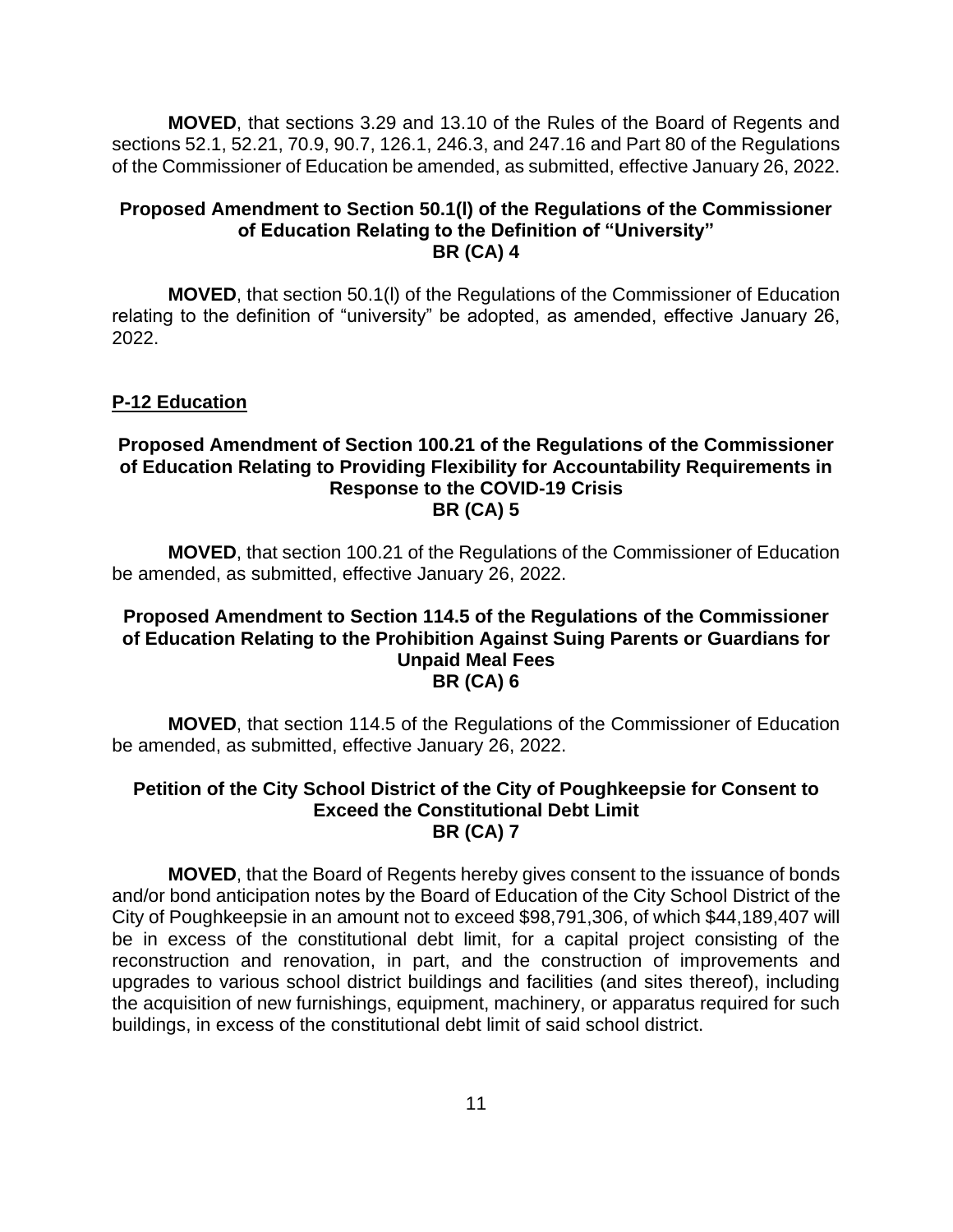## **Proposed Technical Amendment to Section 100.2(gg)(8) of the Regulations of the Commissioner of Education Relating to the Uniform Violent or Disruptive Incident Reporting System, Also Known as the School Safety and Educational Climate Reporting System BR (CA) 8**

**MOVED**, that section 100.2(gg)(8) of the Regulations of the Commissioner of Education be amended, as submitted, effective January 26, 2022.

## **Professional Practice**

## **(Re)Appointments of Members to the State Boards for the Professions and (Re)Appointments of Extended Members to the State Boards for the Professions for Service on Licensure Disciplinary and/or Licensure Restoration and Moral Character Panels BR (CA) 9**

**MOVED**, that Board of Regents approve the proposed (re)appointments.

### **Report of the Committee on the Professions Regarding Licensing Petitions and Degree Conferrals BR (CA) 10**

**MOVED**, that the Board of Regents approve the recommendations of the Committee on the Professions regarding the licensing petitions and degree conferrals.

## **Proposed Amendment to Subdivision (a) of Section 64.7 of the Regulations of the Commissioner of Education Relating to the Execution by Registered Professional Nurses of Non-Patient Specific Orders to Administer COVID-19 Immunizations BR (CA) 11**

**MOVED**, that subdivision (a) of section 64.7 of the Regulations of the Commissioner of Education be amended, as submitted, effective January 17, 2022, as an emergency action upon a finding by the Board of Regents that such action is necessary for the preservation of the public health and general welfare to timely authorize registered professional nurses to execute non-patient specific orders prescribed by a licensed physician or a certified nurse practitioner to administer COVID-19 immunizations in order to enhance the protection of the public health by expanding access to needed COVID-19 immunizations for children and adults during the ongoing COVID-19 pandemic and to ensure that the emergency action taken at the October 2021 meeting remains continuously in effect.

## **State University of New York Downstate Health Sciences University: Authorization to Doctor of Occupational Therapy (O.T.D.) Degree BR (CA) 12**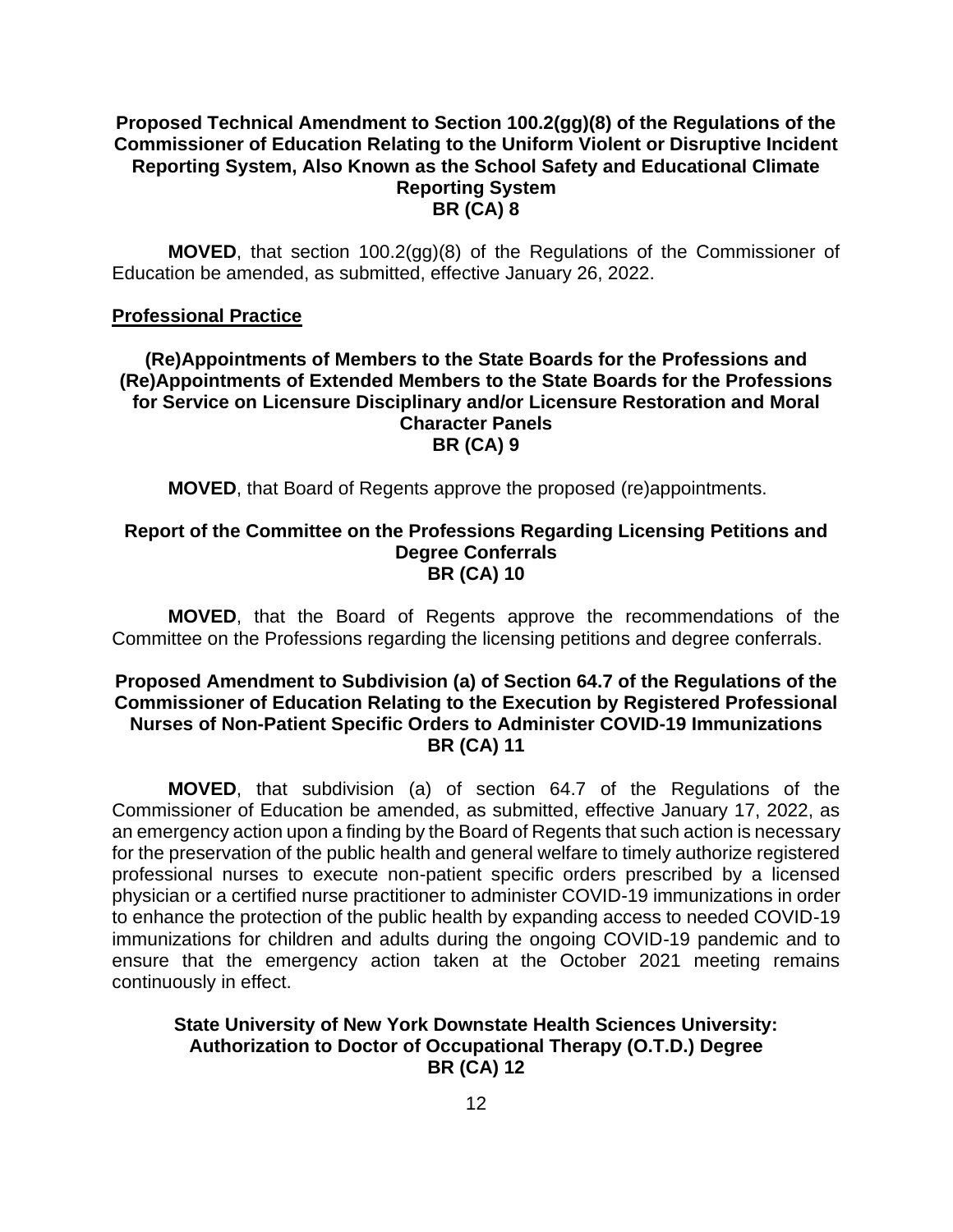**MOVED**, that the Board of Regents authorize the SUNY Board of Trustees to award the O.T.D. degree on duly qualified students successfully completing the O.T.D. program at State University of New York Downstate Health Sciences University effective January 11, 2022.

**MOVED**, that the Regents approve the consent agenda items.

| <b>Motion by:</b> | <b>Regent Catherine Collins</b> |
|-------------------|---------------------------------|
| Seconded by:      | Regent Frances G. Wills         |
| <b>Action:</b>    | Motion passed unanimously.      |

## **STANDING COMMITTEE REPORTS**

## **CULTURAL EDUCATION**

Your Committee on Cultural Education had its scheduled meeting on January 10, 2022. Regent Roger Tilles and Regent Frances Wills, Co-Chairs of the Cultural Education Committee, submitted the following written report. In attendance were committee members: Regent Tilles, Co-Chair, Regent Wills, Co-Chair, Regent Cea, Regent Cottrell, Regent Collins, Regent Mead, Regent Hakanson, Regent Reyes and Regent Turner. Regents, in addition to Cultural Education Committee members, in attendance were Chancellor Young, Regent Mittler and Regent Ferrer.

Also in attendance were: Commissioner Rosa, Senior Deputy Commissioner Baldwin, Executive Deputy Commissioner Cates-Williams, and Deputy Commissioner for Legal Affairs Morton-Bentley.

## **ITEMS FOR DISCUSSION**

Co-Chairs Regent Tilles and Regent Wills welcomed everyone.

## **Deputy Commissioner's Report** (Discussion)

Deputy Commissioner Mark Schaming provided an update on the Office of Cultural Education's programs and services including:

- A collection of 2,000 original photographs by Joel Meyerowitz was gifted to the State Museum by an anonymous donor.
- The New York State Museum served 5,159 students on virtual field trips.
- The State Library is reviewing applications for the \$5.5 million in ARPA funding from the Institute of Museum and Library Services.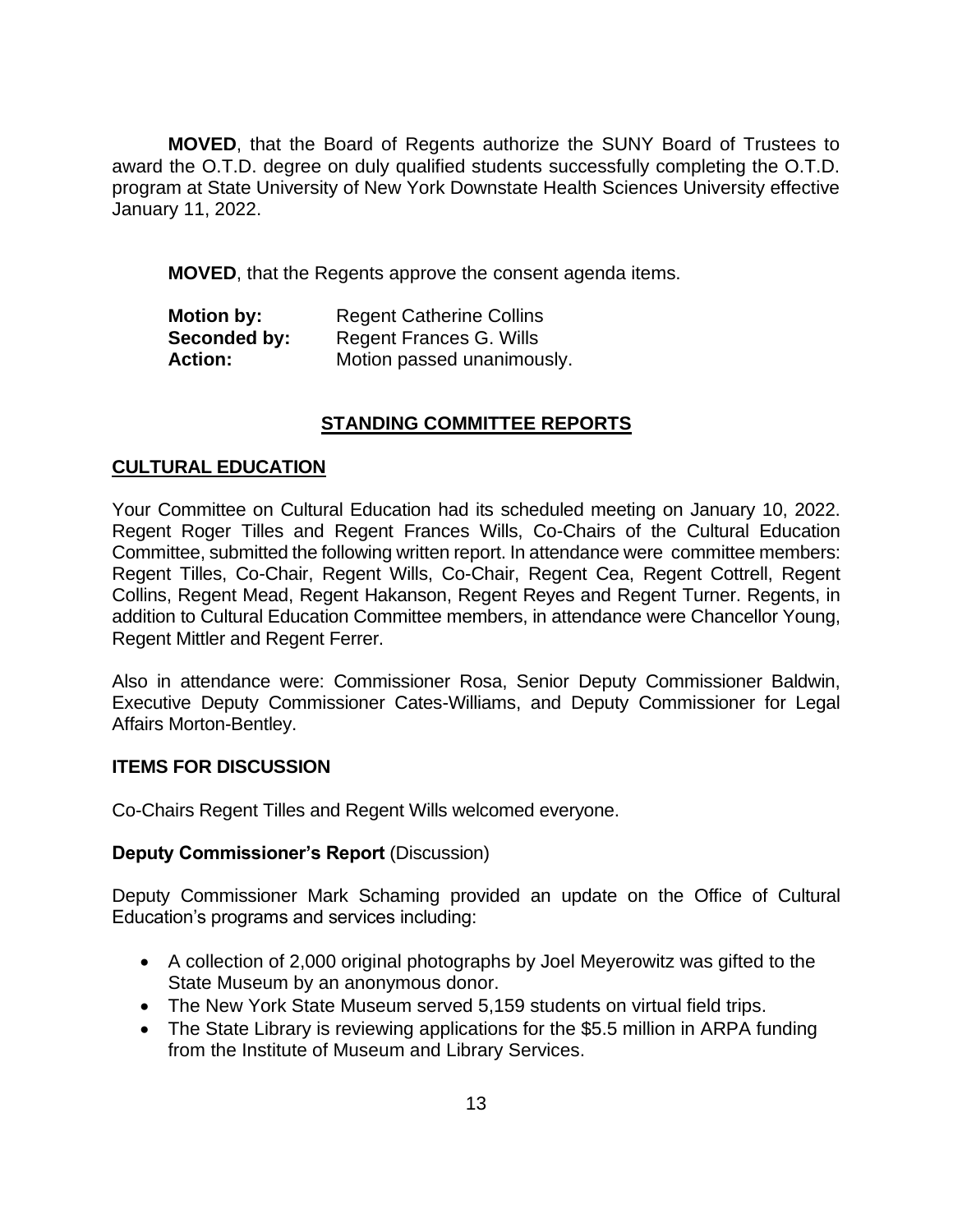# **Appointments to the Regents Advisory Council on Museums** (Action)

Deputy Commissioner Mark Schaming presented an appointment to the Regents Advisory Council on Museums for a five-year term:

• Joe Stahlman, PhD, Director of the Seneca-Iroquois National Museum

Motion: Regent Cottrell Second: Regent Collins Motion carries with unanimous approval.

## **Appointment to the Regents Advisory Council on Libraries** (Action)

Deputy Commissioner Mark Schaming presented an appointment to the Regents Advisory Council on Libraries for a four-year term:

• Miranda Mims, Director, Rare Books, Special Collections, and Preservation at the University of Rochester

Motion: Regent Cottrell Second: Regent Hakanson Motion carries with unanimous approval.

## **Update from the State Archives** (Discussion)

Tom Ruller, Assistant Commissioner of Archives, updated the Regents Committee on the programs and services of the State Archives and reviewed recent accessions to the collection.

## **HIGHER EDUCATION**

Your Higher Education Committee held its scheduled meeting on January 10, 2022. All members of the Committee were present, with the exception of Regent Cashin, who was absent and excused.

## **Action Items**

# **MOTION FOR ACTION BY FULL BOARD**

Your Higher Education Committee recommends, and we move, that the Board of Regents act affirmatively upon each recommendation in the written report of the Committee's deliberations at its meeting on January 10, 2022, copies of which have been distributed to each member of the Board of Regents.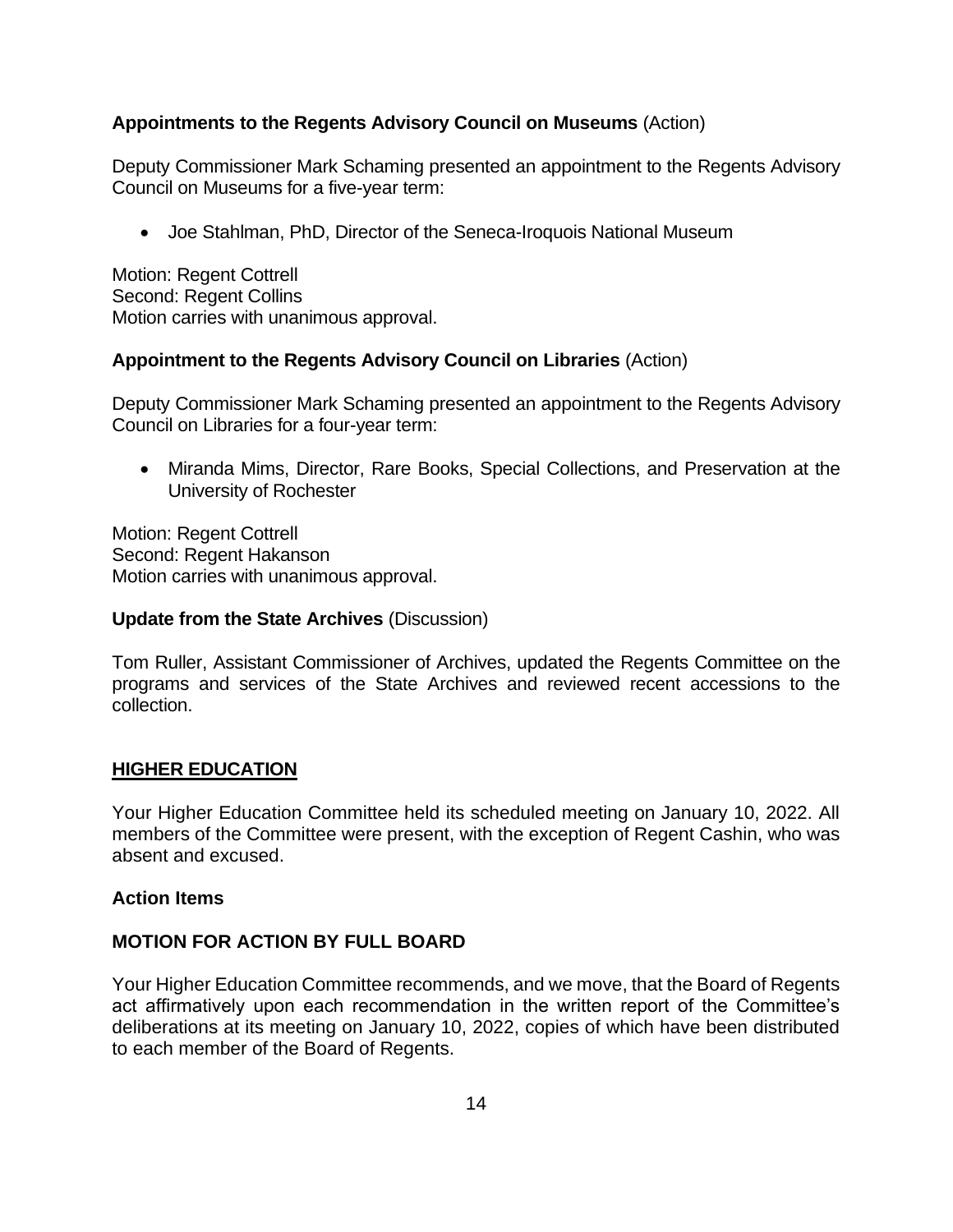#### **Matters Requiring Board Action:**

**Proposed Amendment to Section 52.21 of the Regulations of the Commissioner of Education Relating to Assessment Requirements for School District Leader (SDL) and School District Building Leader (SDBL) Program Completion, the Institutional Recommendation for Professional SDL and SDBL Certification, and the Institutional Recommendation Transitional D Certification** - Department staff presented a proposed regulatory amendment to eliminate the requirement that candidates enrolled in New York State registered school district leader (SDL) and school district business leader (SDBL) programs must pass the SDL and SDBL assessment, respectively, for program completion and the institutional recommendation for Professional certification and eliminate the requirement that candidates who are enrolled in a Transitional D program must pass the SDL assessment for the institutional recommendation for Transitional D certification.

VOTED: The Board of Regents voted that Section 52.21 of the Regulations of the Commissioner of Education be amended, as submitted, as an emergency measure, effective January 11, 2022, upon a finding that such action is necessary for the preservation of general welfare to continue to exempt candidates enrolled in school district leader (SDL) and school district business leader (SDBL) programs from taking and passing the SDL and SDBL assessment, respectively, for program completion and the institutional recommendation for Professional certification and to exempt candidates enrolled in a Transitional D program from taking and passing the SDL assessment for the institutional recommendation for Transitional D certification, to provide continuity for SDL, SDBL, and Transitional D candidates until the proposed rule can be permanently adopted.

## **Proposed Amendment to Section 80-1.8 of the Regulations of the Commissioner of Education Relating to the Requirements for the Reissuance of an Initial Certificate**

- Department staff presented a revised proposed regulatory amendment to remove the continuing teacher and leader education (CTLE)/professional learning requirement for the reissuance of an Initial certificate, add the school counselor assessment to the list of acceptable assessments for the reissuance, and allow candidates to take the exam(s) required for the reissuance during the validity period of their Emergency COVID-19 Initial Reissuance certificate.

VOTED: The Board of Regents voted that section 80-1.8 of the Regulations of the Commissioner of Education be amended, as submitted, as an emergency measure, effective January 11, 2022, upon a finding that such action is necessary for the preservation of general welfare to immediately allow candidates to take the exam(s) required for the reissuance of their Initial certificate during the validity period of their Emergency COVID-19 certificate until the proposed rule can be permanently adopted.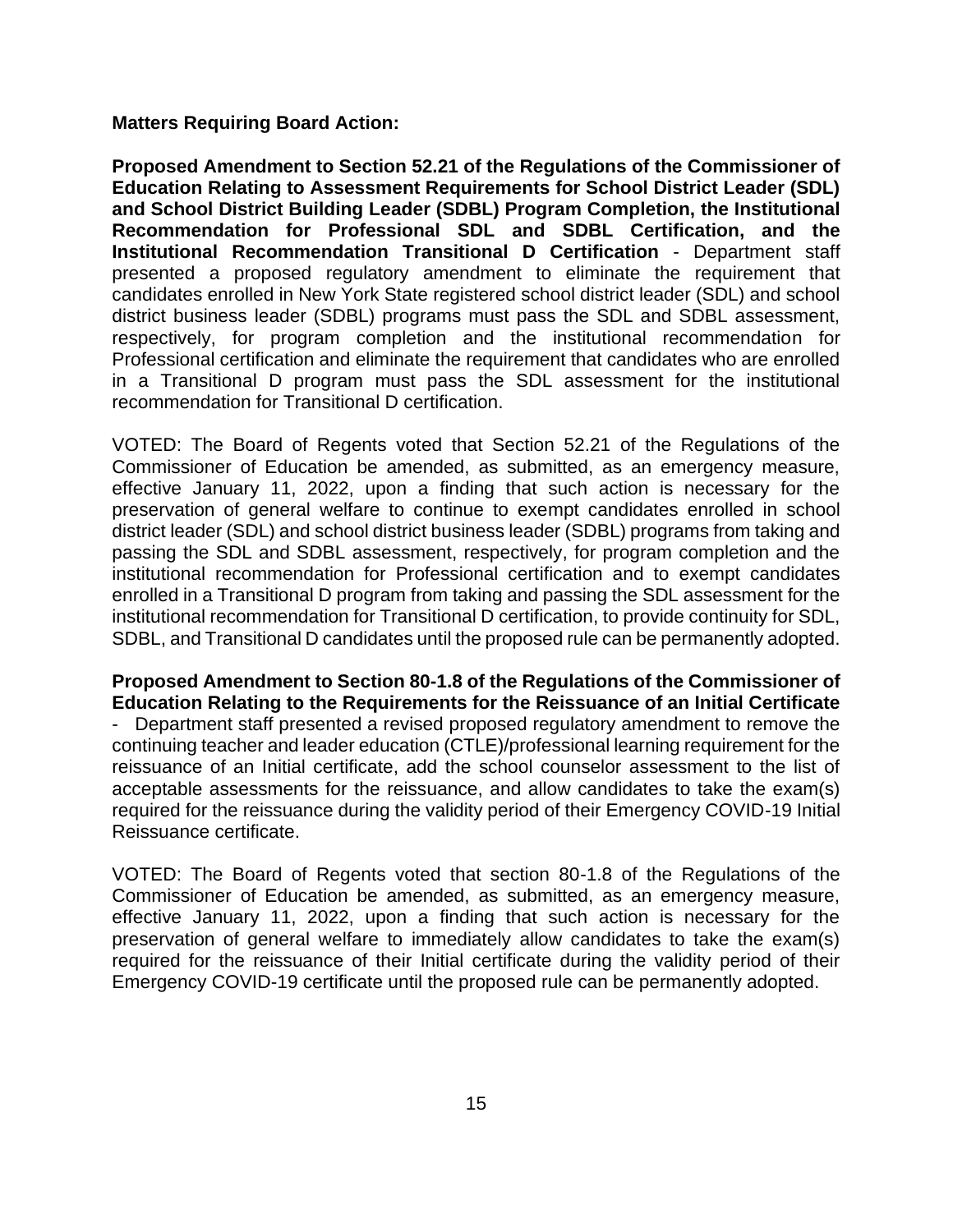### **Consent Agenda Items:**

**Proposed Amendment to Section 50.1(l) of the Regulations of the Commissioner of Education Relating to the Definition of "University"** - The Board of Regents voted to adopt section 50.1(l) of the Regulations of the Commissioner of Education relating to the definition of "university", as amended, effective January 26, 2022.

**Proposed Amendment to Sections 3.29 and 13.10 of the Rules of the Board of Regents and Sections 52.1, 52.21, 70.9, 90.7, 126.1, 246.3, and 247.16 and Part 80 of the Regulations of the Commissioner of Education Relating to Removing References to Regional Accreditation** - The Board of Regents voted that sections 3.29 and 13.10 of the Rules of the Board of Regents and sections 52.1, 52.21, 70.9, 90.7, 126.1, 246.3, and 247.16 and Part 80 of the Regulations of the Commissioner of Education be amended, as submitted, effective January 26, 2022.

**Berkeley College: Regents authorization to award the Master of Business Administration (M.B.A.) degree and Master Plan Amendment to offer a Master of Business Administration program in Management** - The Board of Regents voted to authorize Berkeley College to award the Master of Business Administration (M.B.A.) degree and the Board approved a master plan amendment to authorize Berkeley College to offer a program in Management leading to the M.B.A. degree. The master plan amendment will be effective until January 11, 2023, unless the Department registers the program prior to that date, in which case the master plan amendment shall be without term.

**Bryant and Stratton College, Albany Campus, Syracuse Campus, and Henrietta Campus: Regents authorization to award the Bachelor of Business Administration (B.B.A.) degree and Master Plan Amendment to offer a Bachelor of Business Administration degree in General Management** - The Board of Regents voted to authorize Bryant and Stratton College to award the Bachelor of Business Administration (B.B.A.) degree and the Board approved a master plan amendment to authorize the college to offer a program in General Management at the Albany, Syracuse, and Henrietta campuses leading to the B.B.A. degree. The master plan amendment will be effective until January 11, 2023, unless the Department registers the program prior to that date, in which case the master plan amendment shall be without term.

## **P-12 EDUCATION**

Your P-12 Education Committee held its scheduled meeting on January 10, 2022. Regents Cashin, Norwood and Ouderkirk were excused.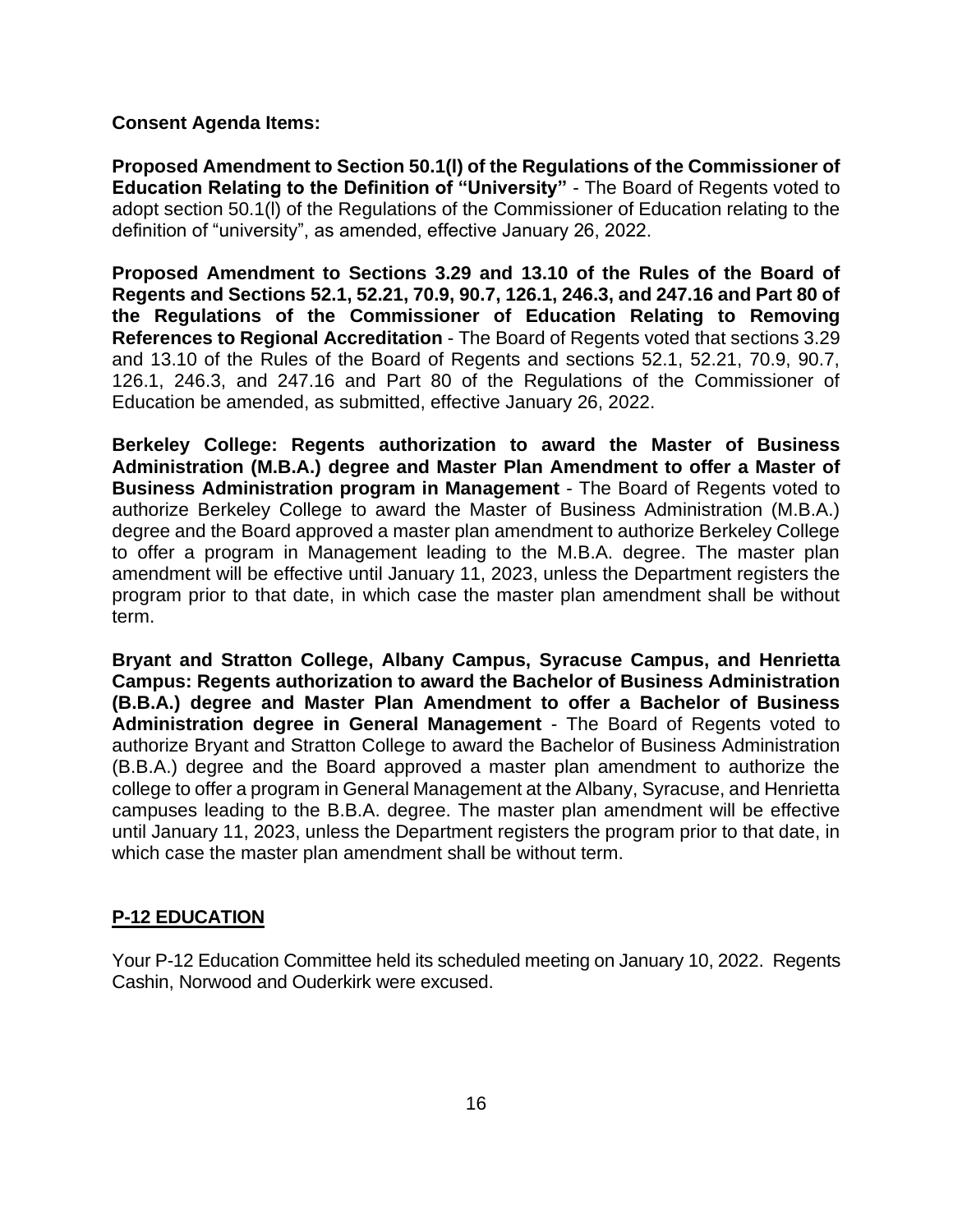# **ACTION ITEMS**

**Proposed Amendment of Section 125.1 of the Regulations of the Commissioner of Education Relating to the Annual Visitation of Voluntarily Registered Nursery Schools and Kindergartens** [P-12 (A) 1]

Your committee recommends that section 125.1 of the Regulations of the Commissioner of Education be amended, as submitted, effective January 11, 2022 as an emergency action upon a finding by the Board of Regents that such action is necessary for the preservation of the general welfare and public health to continue to provide flexibility for the annual visitation of voluntarily registered nursery schools and kindergartens during the 2021-2022 school year due to the COVID-19 crisis.

The motion passed. There were no oppositions or abstentions.

# **Proposed Amendment to Section 100.5 of the Regulations of the Commissioner of Education Relating to the January 2022 Administration of Regents Examinations** [P-12 (A) 2]

Your committee recommends that section 100.5(a) of the Regulations of the Commissioner of Education be amended, as submitted, effective January 11, 2022, as an emergency action upon a finding by the Board of Regents that such action is necessary for the preservation of the general welfare and public health to immediately provide regulatory flexibility in response to the cancellation of the January 2022 Regents examination administration due the COVID-19 crisis so that students can still meet the diploma, credential, and endorsement requirements related to the passing of such examinations.

The motion passed. There were no oppositions or abstentions.

# **MOTION FOR ACTION BY FULL BOARD**

Your P-12 Education Committee recommends, and we move, that the Board of Regents act affirmatively upon each recommendation in the oral report of the Committee's deliberations at its meeting on January 10, 2022.

# **MATTERS NOT REQUIRING BOARD ACTION**

# **Graduation Measures Update**

Department staff provided an update on the Graduation Measures Regional Meetings held in December 2021 and early January 2022 and an update on responses to the Department's "ThoughtExchange" on this topic.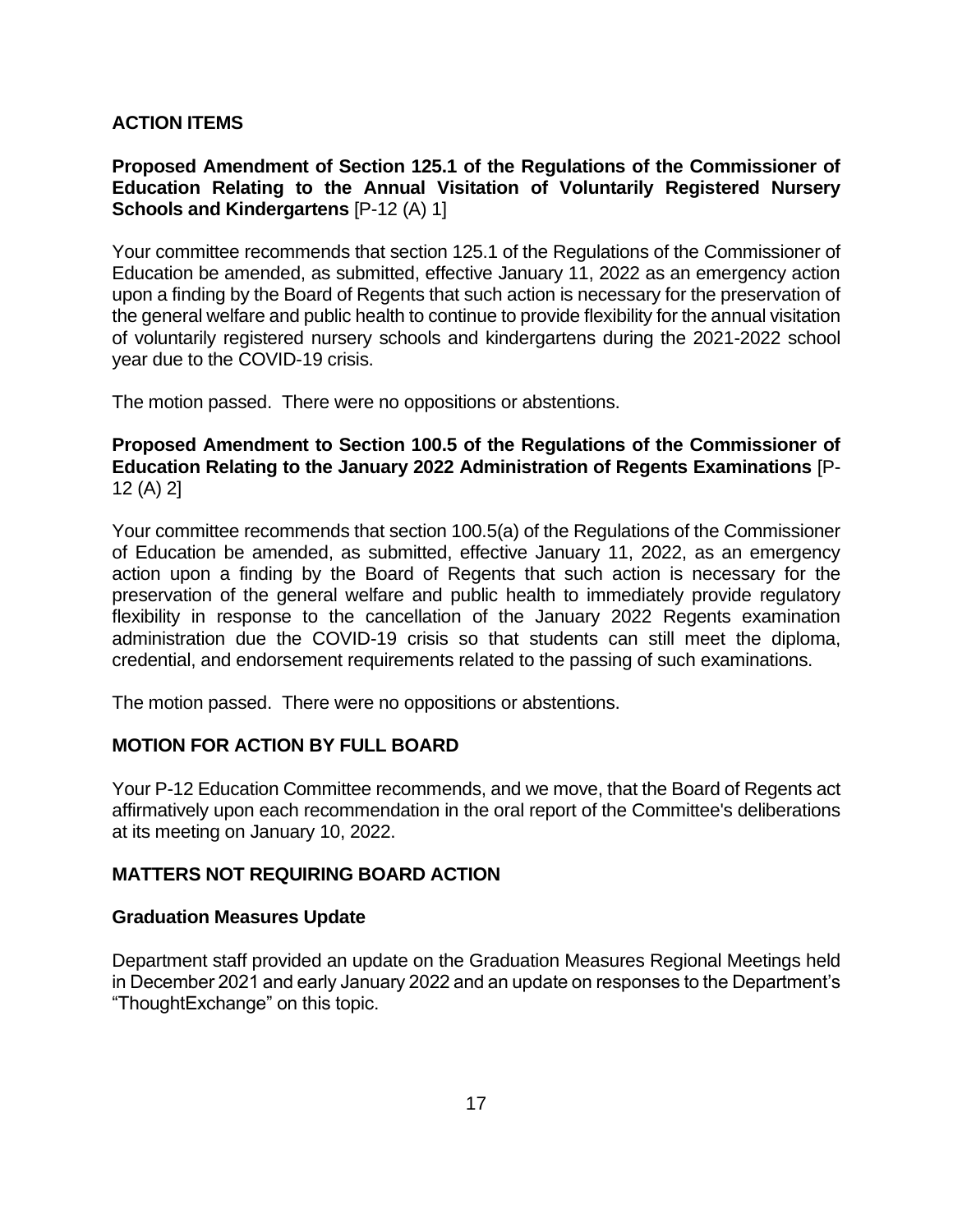# **Consent Agenda**

The Board of Regents took action on the following consent agenda items at its January 2022 meeting.

- Proposed Technical Amendment to Section 100.2(gg)(8) of the Regulations of the Commissioner of Education Relating to the Uniform Violent or Disruptive Incident Reporting System, Also Known as the School Safety and Educational Climate Reporting System (Final Adoption)
- Proposed Amendment to Section 114.5 of the Regulations of the Commissioner of Education Relating to the Prohibition Against Suing Parents or Guardians for Unpaid Meal Fees
- Proposed Amendment of Section 100.21 of the Regulations of the Commissioner of Education Relating to Providing Flexibility for Accountability Requirements in Response to the COVID-19 Crisis
- Petition of the City School District of the City of Poughkeepsie for Consent to Exceed the Constitutional Debt Limit

# **PROFESSIONAL PRACTICE**

Your Professional Practice Committee held its scheduled meeting on January 10, 2022. All Committee members participated in the meeting by video conference call. Chancellor Lester W. Young, Jr., Regent Roger Tilles, Regent Judith Chin, Regent Nan Eileen Mead, Regent Luis O. Reyes, and Regent Aramina Vega Ferrer also attended the meeting, but did not vote on any case or action.

# **ACTION ITEMS**

# **Professional Discipline Cases**

Your Committee recommends, upon the recommendation of the Committee on the Professions, that 37 consent order applications and 5 surrender applications be granted.

These recommendations are made following the review of 42 cases involving twelve registered professional nurses, eight licensed practical nurses, four licensed practical nurses who are also registered professional nurses, two architects, two certified public accountants, two physical therapists, one clinical laboratory technologist, one licensed marriage and family therapist, one licensed master social worker who is also a licensed clinical social worker, one pharmacist, one podiatrist, one professional engineer, and one veterinarian.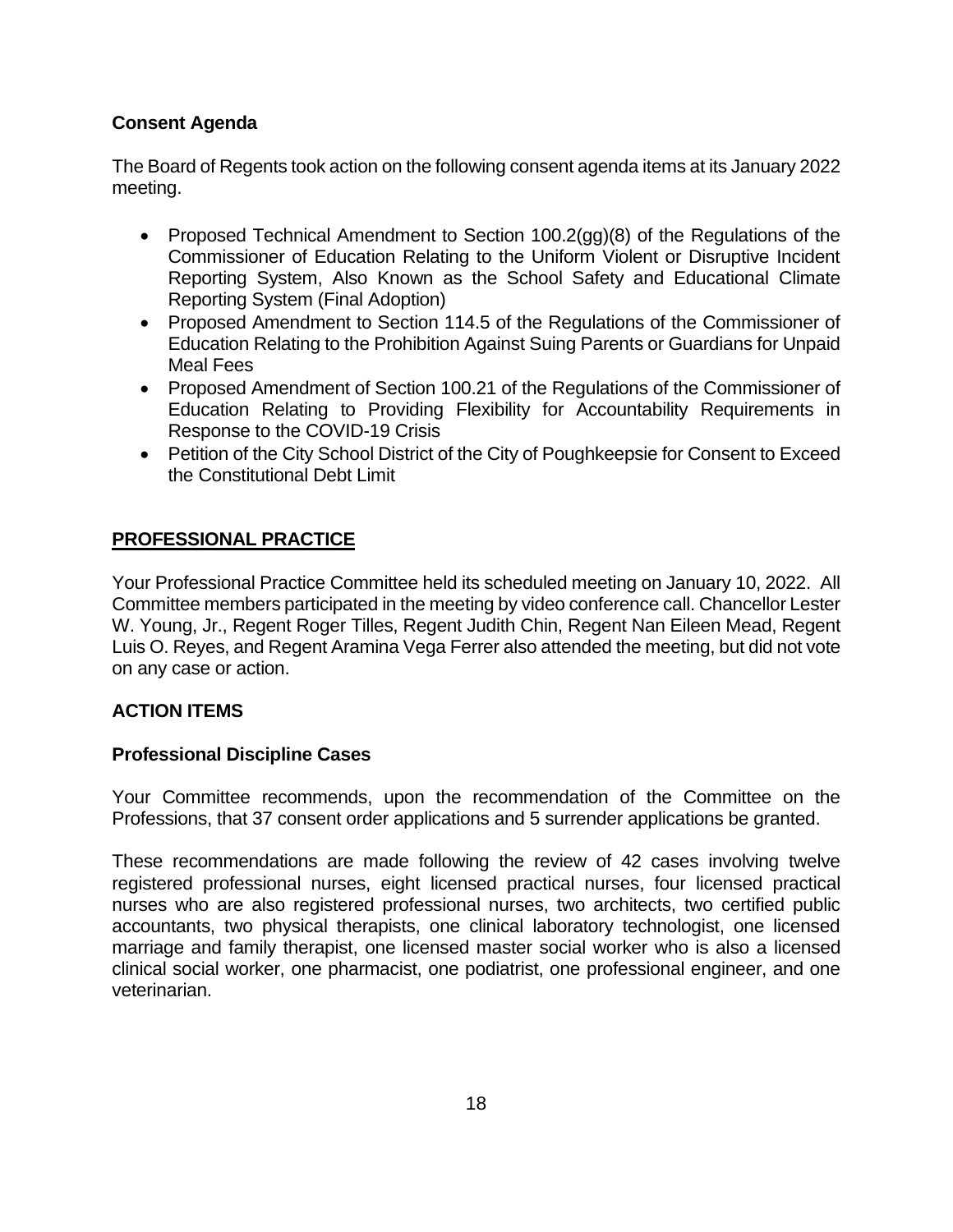# **MOTION FOR ACTION BY FULL BOARD**

Chancellor and Colleagues: Your Professional Practice Committee recommends, and we move, that the Board of Regents act affirmatively upon each recommendation in the written report of the Committee's deliberations at its meeting on January 10, 2022, copies of which have been distributed to each Regent.

## **MATTERS NOT REQUIRING BOARD ACTION**

Your Committee discussed several topics of interest, including:

Deputy Commissioner's Report/Update

- Full Board Consent Agenda Items
	- o Board (Re)Appointments
	- o Conferral of Degrees
	- o State University of New York Downstate Health Sciences University: Authorization to Doctor of Occupational Therapy (O.T.D.) Degree
	- o Proposed Amendment to Subdivision (a) of Section 64.7 of the Regulations of the Commissioner of Education Relating to the Execution by Registered Professional Nurses of Non-Patient Specific Orders to Administer COVID-19 Immunizations (Emergency Action)

## **Proposed Amendment to Section 63.9 of the Regulations of the Commissioner of Education Relating to the Administration of Immunizations by Pharmacists** (Emergency Action)

In order to implement the provisions of Chapter 555 of the Laws of 2021, the proposed amendments to sections 63.9 of the Commissioner's regulations would remove the sunset provisions for the authorization for certified pharmacists to administer certain immunizations and remove the requirement that the licensed physician or certified nurse practitioner, who prescribes or issues a patient specific order or a non-patient specific order for a pharmacist to administer immunizations, must have a practice site in the county or adjoining county in which the immunizations are administered and also clarifies that the physician or certified nurse practitioner who issues such orders must be licensed, registered and located in New York State. The proposed amendments also add hepatitis A, hepatitis B, human papillomavirus, measles, mumps, rubella, and varicella to the list of immunizing agents certified pharmacists can administer to patients 18 years of age or older, pursuant to a patient specific or a non-patient specific order, and permits certified pharmacists to administer other immunizations recommended by the ACIP of the CDC for patients 18 years of age or older, pursuant to a patient specific or a non-patient specific order, if the Commissioner of DOH in consultation with the Commissioner of SED determines that an immunization meets specific criteria.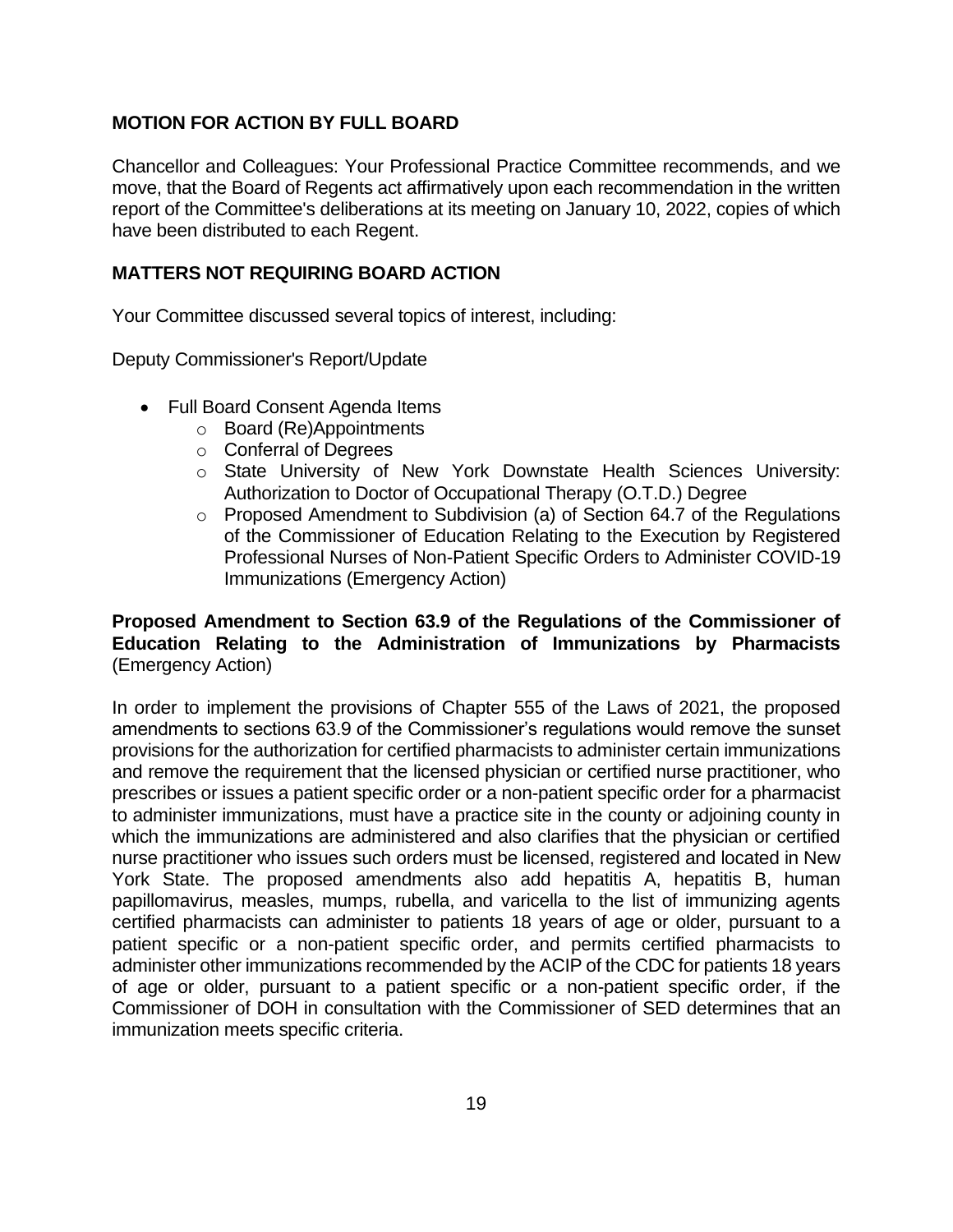**MOVED**, that the Committee Reports be approved.

| <b>Motion by:</b> | <b>Regent Judith Chin</b>   |
|-------------------|-----------------------------|
| Seconded by:      | Regent James E. Cottrell    |
| <b>Action:</b>    | Motion carried unanimously. |

Chancellor Young adjourned the meeting.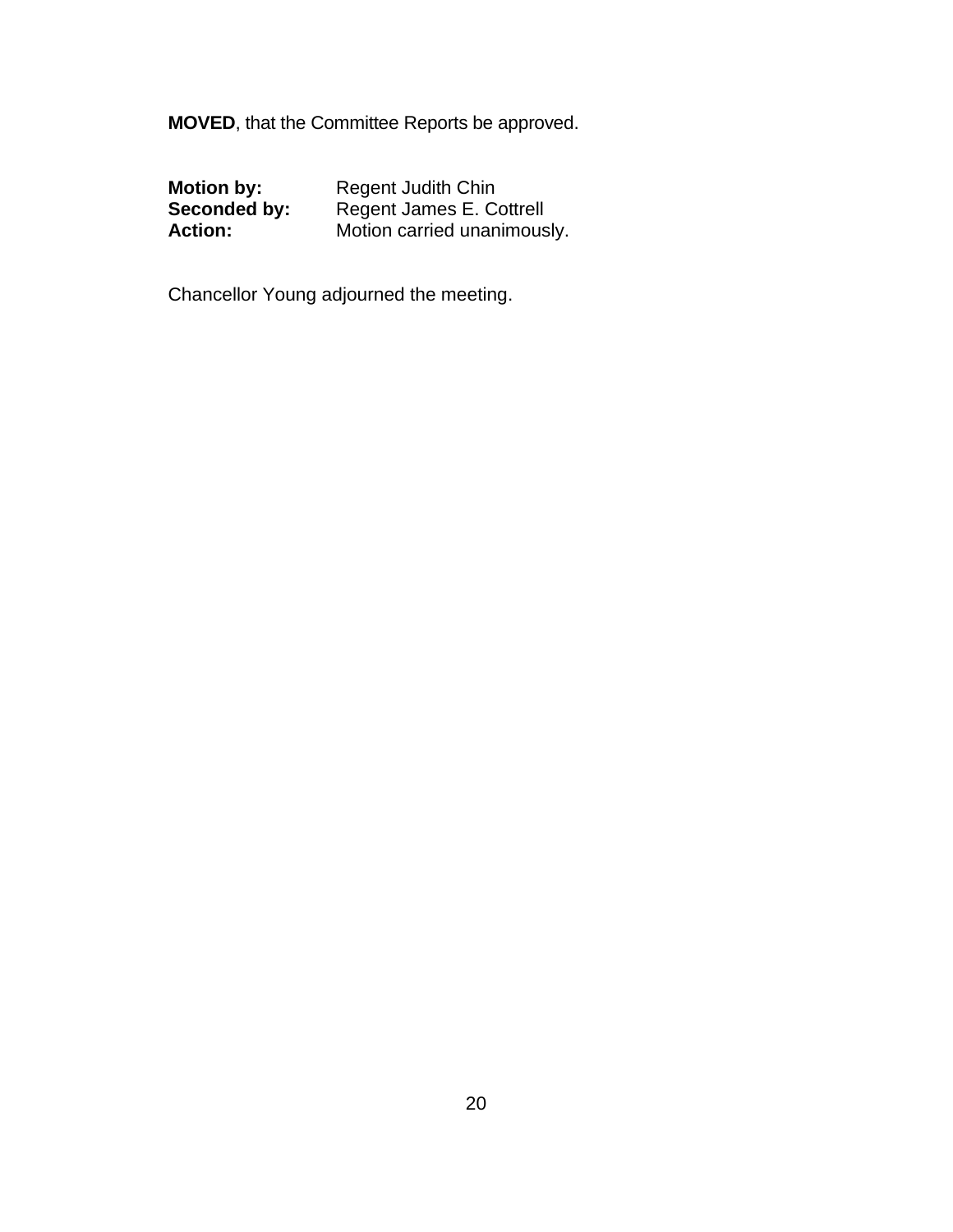# **Appendix I**

## **REGENTS ACTIONS IN 42 PROFESSIONAL DISCIPLINE CASES JANUARY 10, 2022**

The Board of Regents announced disciplinary actions resulting in the surrender of 5 licenses, and 37 other disciplinary actions. The penalty indicated for each case relates solely to the misconduct set forth in that particular case.

# **I. SURRENDERS**

# **Architecture**

Roderick John Etzel; Architect; Dewitt, NY 13214; Lic. No. 023765; Cal. No. 32513; Application to surrender license granted. Summary: Licensee admitted to the charge of having been convicted of Possessing a Sexual Performance by a Child.

## **Nursing**

Manju Joseph; Registered Professional Nurse; Edinburg, TX 78539-0972; Lic. No. 561594; Cal. No 32786; Application to surrender license granted. Summary: Licensee did not contest the charge of, in the State of Texas, incorrectly documenting that a patient had refused medication and that the medication was wasted.

Nia Faerron Bottoms; Licensed Practical Nurse; Jeffersonville, IN 47130; Lic. No. 195498; Cal. No. 32858; Application to surrender license granted. Summary: Licensee admitted to the charge of, in the State of Indiana, having been convicted of Use of a Communication Facility to Facilitate the Distribution of Cocaine, a felony.

# **Podiatry**

Hal F. Abrahamson; Podiatrist; Melville, NY 11747; Lic. No. 004608; Cal. No. 31939; Application to surrender license granted. Summary: Licensee admitted to the charge of having been convicted of Health Care Fraud, a felony.

## **Public Accountancy**

Richard Steven Gross; Certified Public Accountant; Yonkers, NY 10704; Lic. No. 054535; Cal. No. 32809; Application to surrender license granted. Summary: Licensee did not contest the charge of having been convicted of Offering a False Instrument for Filing in the 1<sup>st</sup> Degree, a class E felony.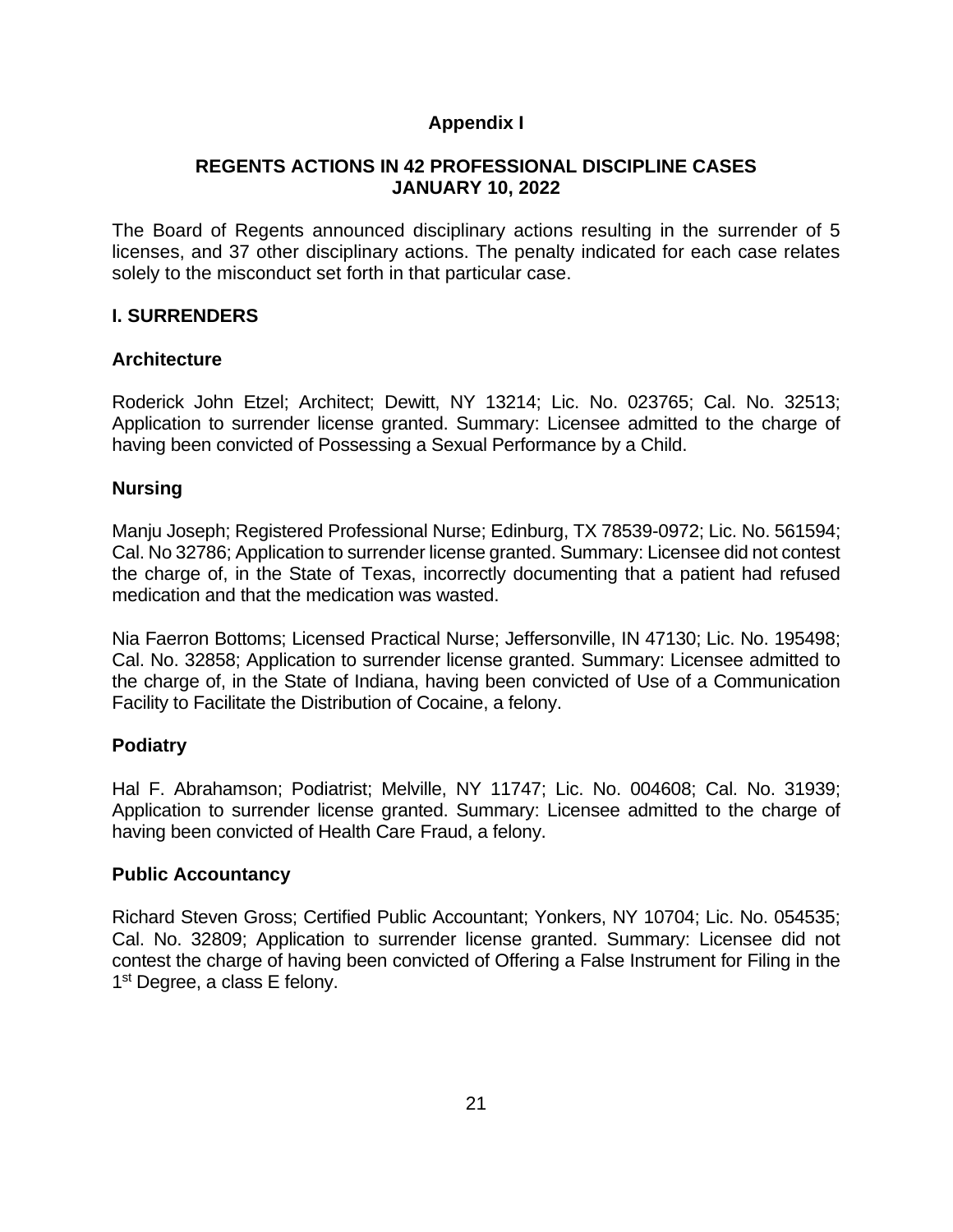# **II. OTHER REGENTS DISCIPLINARY ACTIONS**

## **Architecture**

Qiang Su; Architect; Flushing, NY 11354-3704; Lic. No. 030112; Cal. No. 32673; Application for consent order granted; Penalty agreed upon: 2 years stayed suspension, 2 years probation, \$5,000 fine.

## **Clinical Laboratory Technology**

Ravinder; Clinical Laboratory Technologist; New York, NY 10036; Lic. No. 016022; Cal. No. 32576; Application for consent order granted; Penalty agreed upon: 1 month actual suspension, 23 months stayed suspension, 2 years probation, \$1,500 fine.

## **Engineering, Land Surveying, and Geology**

Kenneth Philogene; Professional Engineer; Plainfield, NJ 07060; Lic. No. 062895; Cal. No. 32501; Application for consent order granted; Penalty agreed upon: 2 years stayed suspension, 2 years probation, \$5,000 fine.

## **Mental Health Practitioners**

Andrew Frank Schildhaus; Licensed Marriage and Family Therapist; Massapequa Park, NY 11762-4051; Lic. No. 000346; Cal. No. 32627; Application for consent order granted; Penalty agreed upon: 2 years stayed suspension, 2 years probation.

## **Nursing**

Gary Benjamin Thurston; Licensed Practical Nurse; Cayuga, NY 13034; Lic. No. 248438; Cal. No. 31659; Application for consent order granted; Penalty agreed upon: 1 year actual suspension, 2 years stayed suspension, upon return to practice, 2 years probation.

Alexandra Grajko; Registered Professional Nurse; Smithtown, NY 11787; Lic. No. 700657; Cal. No. 32050; Application for consent order granted; Penalty agreed upon: 6 months actual suspension, 18 months stayed suspension, 2 years probation, \$500 fine.

Gary Lee Washington; Licensed Practical Nurse; Cincinnati, OH 45239; Lic. No. 334169; Cal. No. 32201; Application for consent order granted; Penalty agreed upon: 1 month actual suspension, 23 months stayed suspension, upon return to practice in New York State, 2 years probation, \$250 fine.

Marina Carol Davis; Licensed Practical Nurse, Registered Professional Nurse; Avoca, NY 14809; Lic. Nos. 224368, 719197; Cal. Nos. 32367, 32368; Application for consent order granted; Penalty agreed upon: 1 year stayed suspension, 1 year probation, \$500 fine.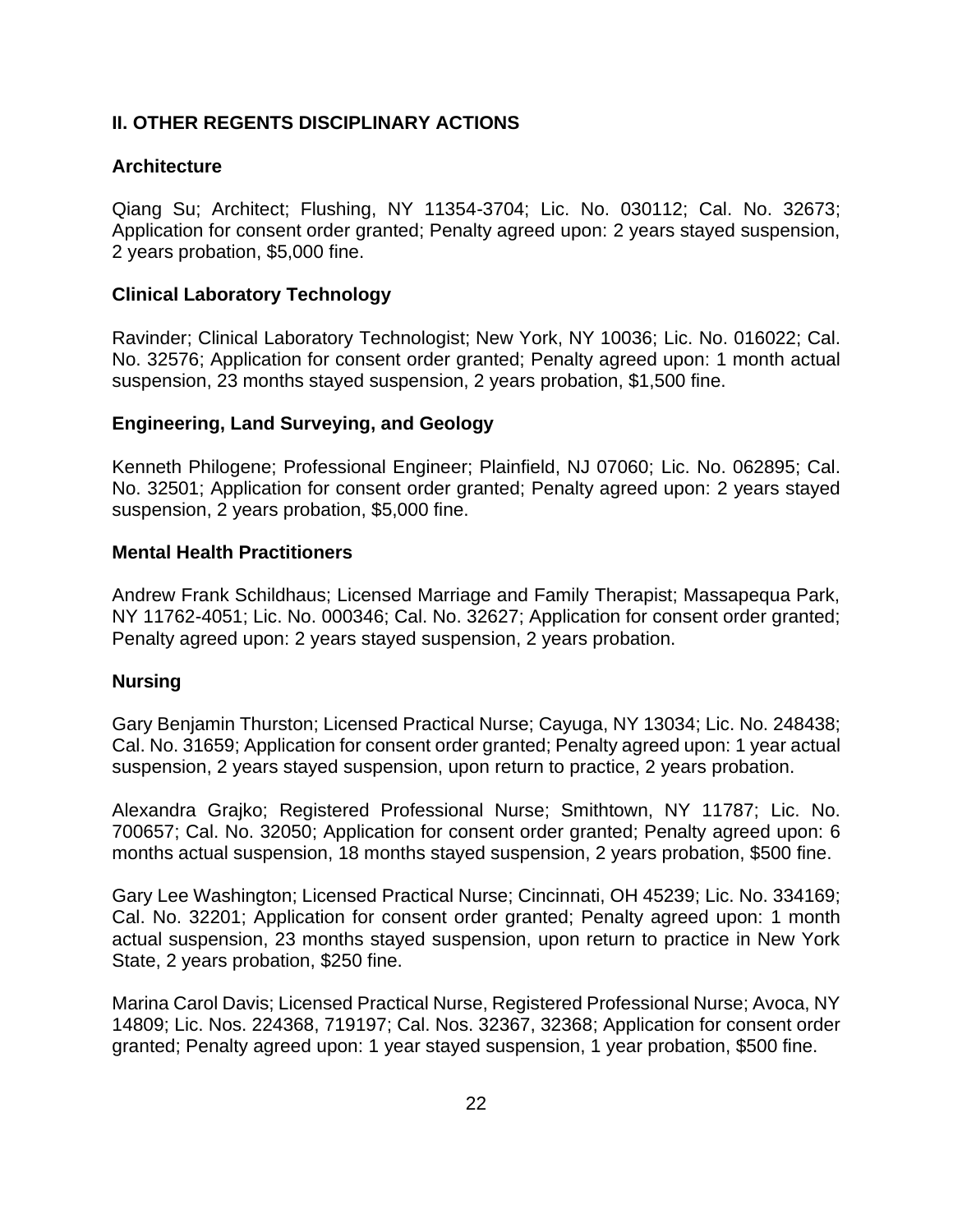Wendy Ann DeFruscio a/k/a Wendy Ann Mason; Licensed Practical Nurse, Registered Professional Nurse; Waterford, NY 12188; Lic. Nos. 159385, 487063; Cal. Nos. 32432, 32030; Application for consent order granted; Penalty agreed upon: 2 years stayed suspension, 2 years probation, \$500 fine.

Jasjit Singh; Registered Professional Nurse; Yonkers, NY 10710; Lic. No. 728763; Cal. No. 32472; Application for consent order granted; Penalty agreed upon: 1 year stayed suspension, 1 year probation, \$500 fine.

Bettyann Dyber a/k/a Bettyann Honce; Licensed Practical Nurse, Registered Professional Nurse; Patchogue, NY 11772; Lic. Nos. 240449, 477544; Cal. Nos. 32486, 32487; Application for consent order granted; Penalty agreed upon: 1 year stayed suspension, 1 year probation, \$500 fine.

Anna Monica Suska a/k/a Anna M. Catlin; Licensed Practical Nurse, Registered Professional Nurse; Ransomville, NY 14131; Lic. Nos. 280889, 575837; Cal. Nos. 32490, 32471; Application for consent order granted; Penalty agreed upon: Indefinite actual suspension until fit to practice, upon return to practice, 2 years probation, \$500 fine.

Robert Anthony Rivera; Registered Professional Nurse; Buffalo, NY 14225-1209; Lic. No. 687181; Cal. No. 32530; Application for consent order granted; Penalty agreed upon: 2 years stayed suspension, 2 years probation, \$500 fine.

Stormy Jeanne Lake a/k/a Stormy Jones; Licensed Practical Nurse; Schenectady, NY 12305; Lic. No. 228786; Cal. No. 32532; Application for consent order granted; Penalty agreed upon: 1 month actual suspension, 23 months stayed suspension, upon return to practice, 2 years probation, \$250 fine.

Olivia Rachel D'Amico; Registered Professional Nurse; Webster, NY 14580-9765; Lic. No. 647712; Cal. No. 32570; Application for consent order granted; Penalty agreed upon: 2 years stayed suspension, 2 years probation, \$500 fine.

Kimber Leah Spencer; Registered Professional Nurse; Hornell, NY 14843; Lic. No. 726974; Cal. No. 32605; Application for consent order granted; Penalty agreed upon: Indefinite actual suspension until fit to practice, upon return to practice, 2 years probation, \$500 fine.

Jean Marie Riley; Registered Professional Nurse; North Tonawanda, NY 14120-4401; Lic. No. 467867; Cal. No. 32622; Application for consent order granted; Penalty agreed upon: 2 years stayed suspension, 2 years probation, \$500 fine.

Tracey Lee Christoffersen; Licensed Practical Nurse; Bay Shore, NY 11706; Lic. No. 326877; Cal. No. 32631; Application for consent order granted; Penalty agreed upon: 2 years stayed suspension, 2 years probation, \$500 fine.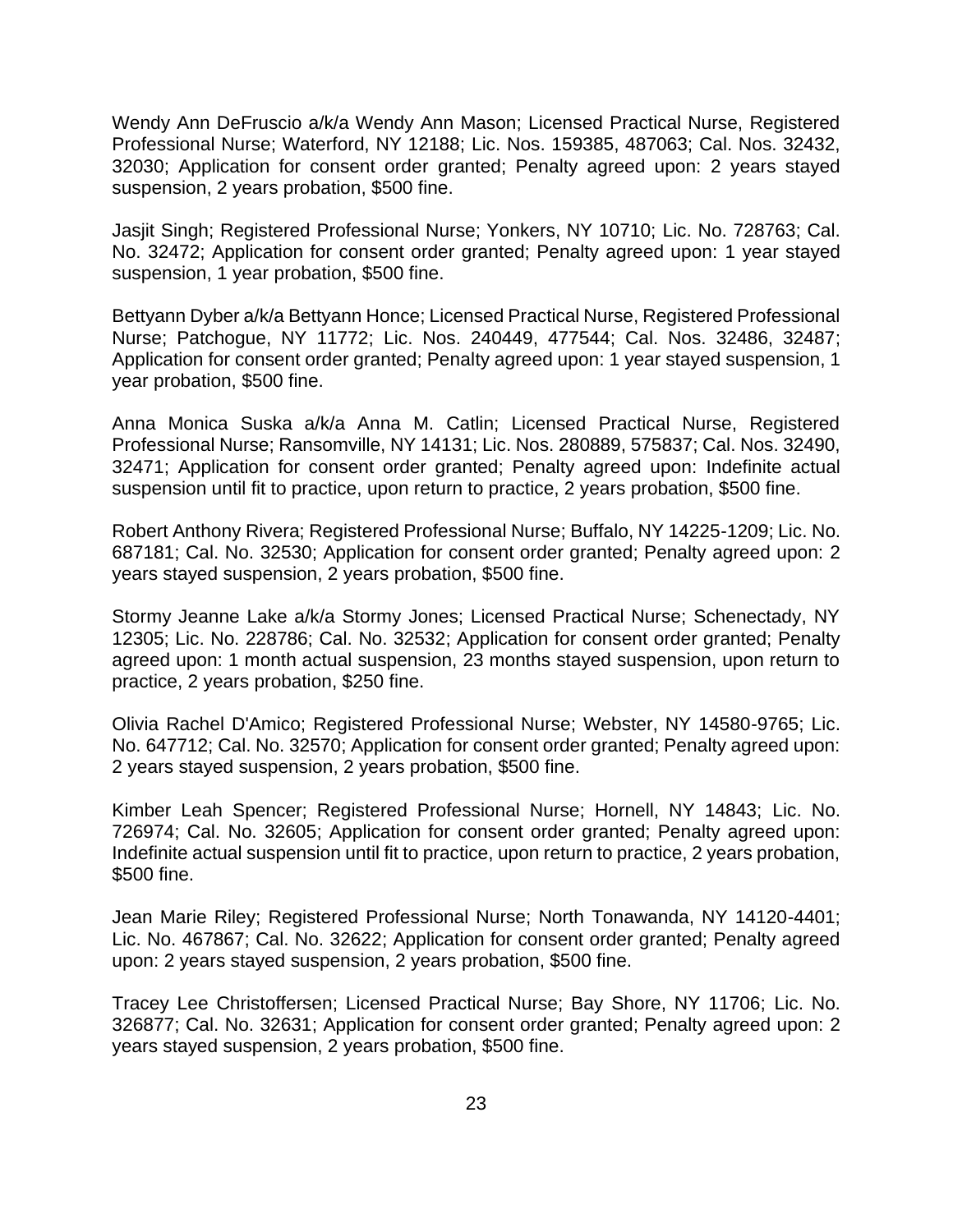Caitlin Jean Wing; Licensed Practical Nurse; Hornell, NY 14843; Lic. No. 326576; Cal. No. 32646; Application for consent order granted; Penalty agreed upon: 1 year stayed suspension, 1 year probation, \$500 fine.

Kimberly Lynn Ransom; Licensed Practical Nurse; Allegany, NY 14706; Lic. No. 322402; Cal. No. 32655; Application for consent order granted; Penalty agreed upon: 2 years stayed suspension, 2 years probation, \$500 fine.

Lakia Shanise Tunstall; Registered Professional Nurse; Buffalo, NY 14211; Lic. No. 684762; Cal. No. 32657; Application for consent order granted; Penalty agreed upon: 1 month actual suspension, 23 months stayed suspension, upon return to practice, 2 years probation, \$500 fine.

Lori Marie Canfield; Registered Professional Nurse; Kirkwood, NY 13795; Lic. No. 579542; Cal. No. 32664; Application for consent order granted; Penalty agreed upon: Indefinite actual suspension for no less than 1 month and until fit to practice, upon return to practice, 2 years probation, \$500 fine.

Kylie Morgan DeWilde; Licensed Practical Nurse; Clifton Springs, NY 14432; Lic. No. 339459; Cal. No. 32680; Application for consent order granted; Penalty agreed upon: 2 months actual suspension, 22 months stayed suspension, upon return to practice, 2 years probation, \$500 fine.

Shirley Marcelo Musngi; Registered Professional Nurse; Charlottesville, VA 22903-7892; Lic. No. 441084; Cal. No. 32693; Application for consent order granted; Penalty agreed upon: 2 years stayed suspension, upon return to practice in New York State, 2 years probation, \$500 fine.

Richard Castillo Corpuz; Registered Professional Nurse; Daly City, CA 94015-4142; Lic. No. 638123; Cal. No. 32717; Application for consent order granted; Penalty agreed upon: 1 year stayed suspension, upon return to practice in New York State, 1 year probation, \$500 fine.

Michael W. Jamieson; Registered Professional Nurse; Central Islip, NY 11722; Lic. No. 752523; Cal. No. 32727; Application for consent order granted; Penalty agreed upon: 2 years stayed suspension, 2 years probation, \$500 fine.

## **Pharmacy**

Shafqat A. Mir; Pharmacist; Warren, NJ 07059; Lic. No. 029262; Cal. No. 32525; Application for consent order granted; Penalty agreed upon: 2 years stayed suspension, 2 years probation, \$10,000 fine.